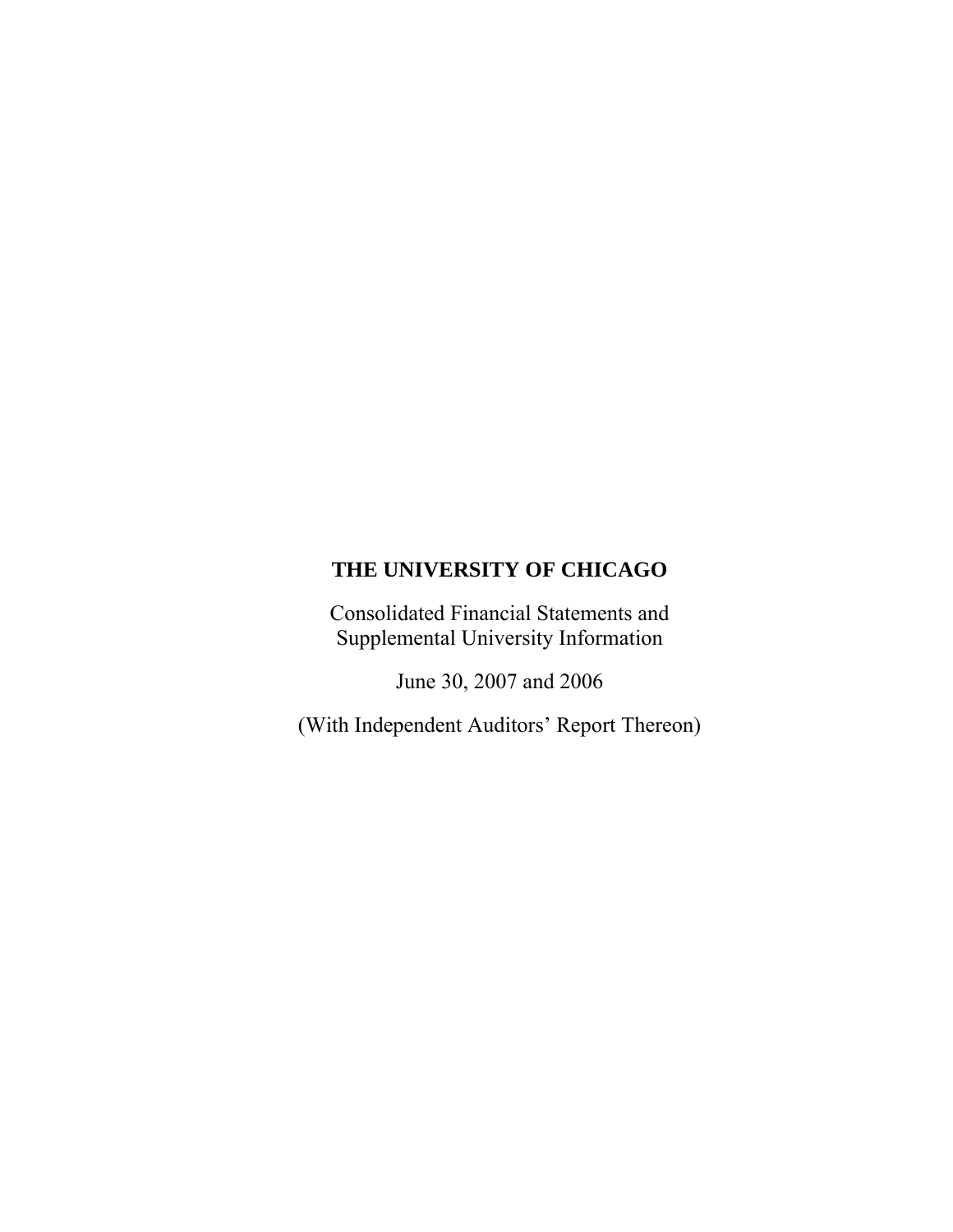#### **Management Responsibility for Financial Statements**

The management of The University of Chicago (University) is responsible for the preparation, integrity, and fair presentation of the consolidated financial statements. The financial statements, presented on pages 3 to 33, have been prepared in conformity with generally accepted accounting principles and, as such, include amounts based on judgments and estimates by management.

The consolidated financial statements have been audited by the independent accounting firm KPMG LLP, (KPMG), which was given unrestricted access to all financial records and related data, including minutes of all meetings of trustees. KPMG did not audit the financial statements of The University of Chicago Medical Center (the Medical Center) and their opinion, insofar as it relates to the amounts included for the Medical Center, is based solely on the report of PricewaterhouseCoopers, the independent auditors for the Medical Center. The University believes that all representations made to KPMG during its audit were valid and appropriate. KPMG's audit opinion is presented on page 2.

The University maintains a system of internal controls over financial reporting, which is designed to provide reasonable assurance to the University's management and Board of Trustees regarding the preparation of reliable published financial statements. Such controls are maintained by the establishment and communication of accounting and financial policies and procedures, by the selection and training of qualified personnel, and by an internal audit program designed to identify internal control weakness in order to permit management to take appropriate corrective action on a timely basis. There are, however, inherent limitations in the effectiveness of any system of internal control, including the possibility of human error and the circumvention of controls. Accordingly, even an effective internal control system can provide only reasonable assurance with respect to financial statement preparation.

The Trustees of The University of Chicago, through its Audit Committee comprised of trustees not employed by the University, are responsible for engaging the independent accountants and meeting with management, internal auditors, and the independent accountants to ensure that each is carrying out their responsibilities. Both internal auditors and the independent accountants have full and free access to the Audit Committee.

Dai

Nimalan Chinniah Vice President for Administration and Chief Financial Officer

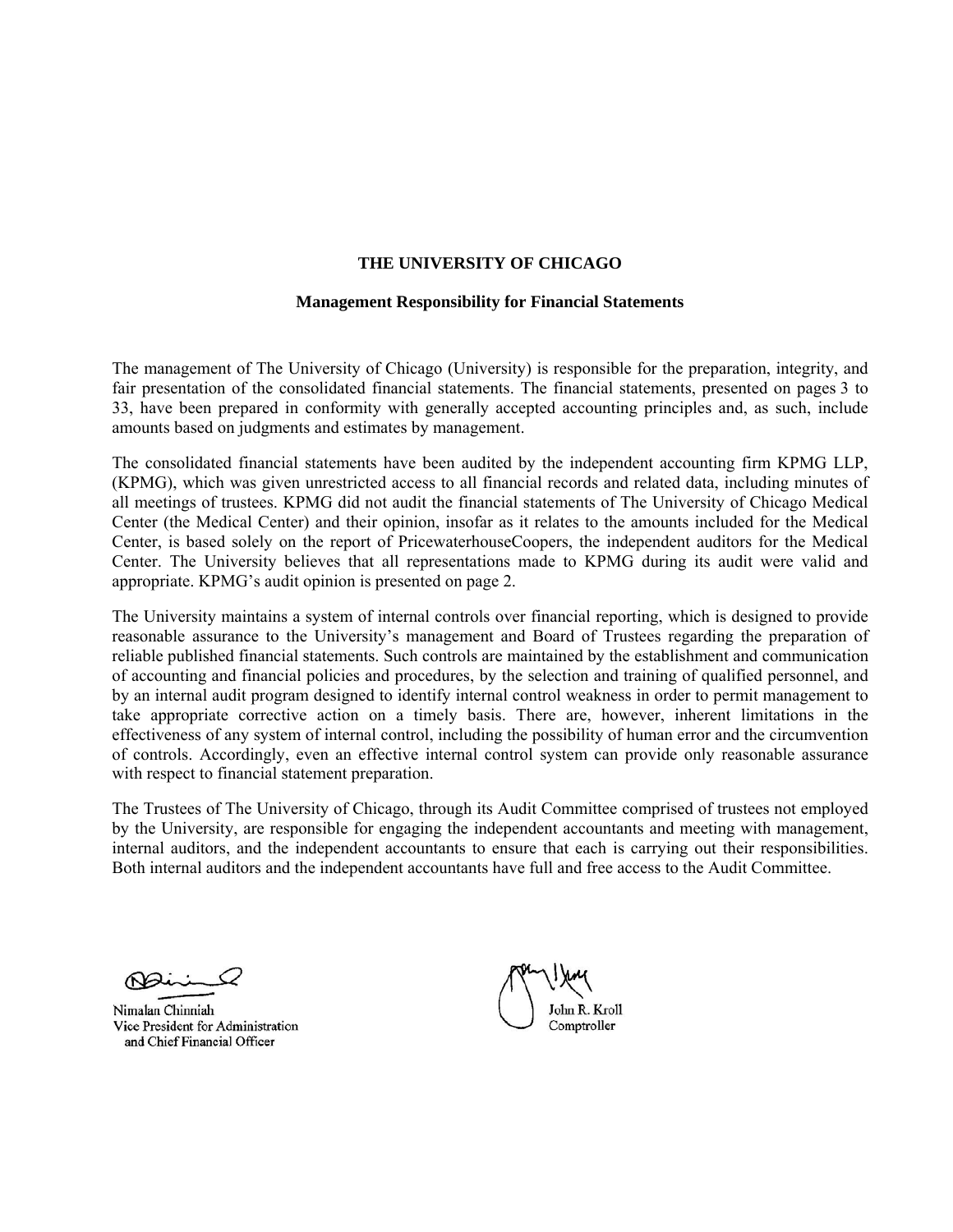

**KPMG LLP** 303 East Wacker Drive Chicago, IL 60601-5212

# **Independent Auditors' Report**

The Board of Trustees The University of Chicago:

We have audited the accompanying consolidated balance sheets of The University of Chicago (the University) as of June 30, 2007 and 2006, and the related consolidated statements of activities and cash flows for the years then ended. These consolidated financial statements are the responsibility of the University's management. Our responsibility is to express an opinion on these consolidated financial statements based on our audits. We did not audit the financial statements of The University of Chicago Medical Center (the Medical Center), which statements reflect total assets constituting 15% and 15% and total revenues constituting 32% and 30% of the related consolidated totals in 2007 and 2006, respectively. Our opinion, insofar as it relates to the amounts included for the Medical Center, is based solely on the report of the other auditors.

We conducted our audits in accordance with auditing standards generally accepted in the United States of America. Those standards require that we plan and perform the audit to obtain reasonable assurance about whether the financial statements are free of material misstatement. An audit includes consideration of internal control over financial reporting as a basis for designing audit procedures that are appropriate in the circumstances, but not for the purpose of expressing an opinion on the effectiveness of the University's internal control over financial reporting. Accordingly, we express no such opinion. An audit includes examining, on a test basis, evidence supporting the amounts and disclosures in the financial statements, assessing the accounting principles used and significant estimates made by management, as well as evaluating the overall financial statement presentation. We believe that our audits and the report of the other auditors provide a reasonable basis for our opinion.

In our opinion, based on our audits and the report of the other auditors, the consolidated financial statements referred to above present fairly, in all material respects, the financial position of The University of Chicago as of June 30, 2007 and 2006, and the changes in its net assets and its cash flows for the years then ended in conformity with accounting principles generally accepted in the United States of America.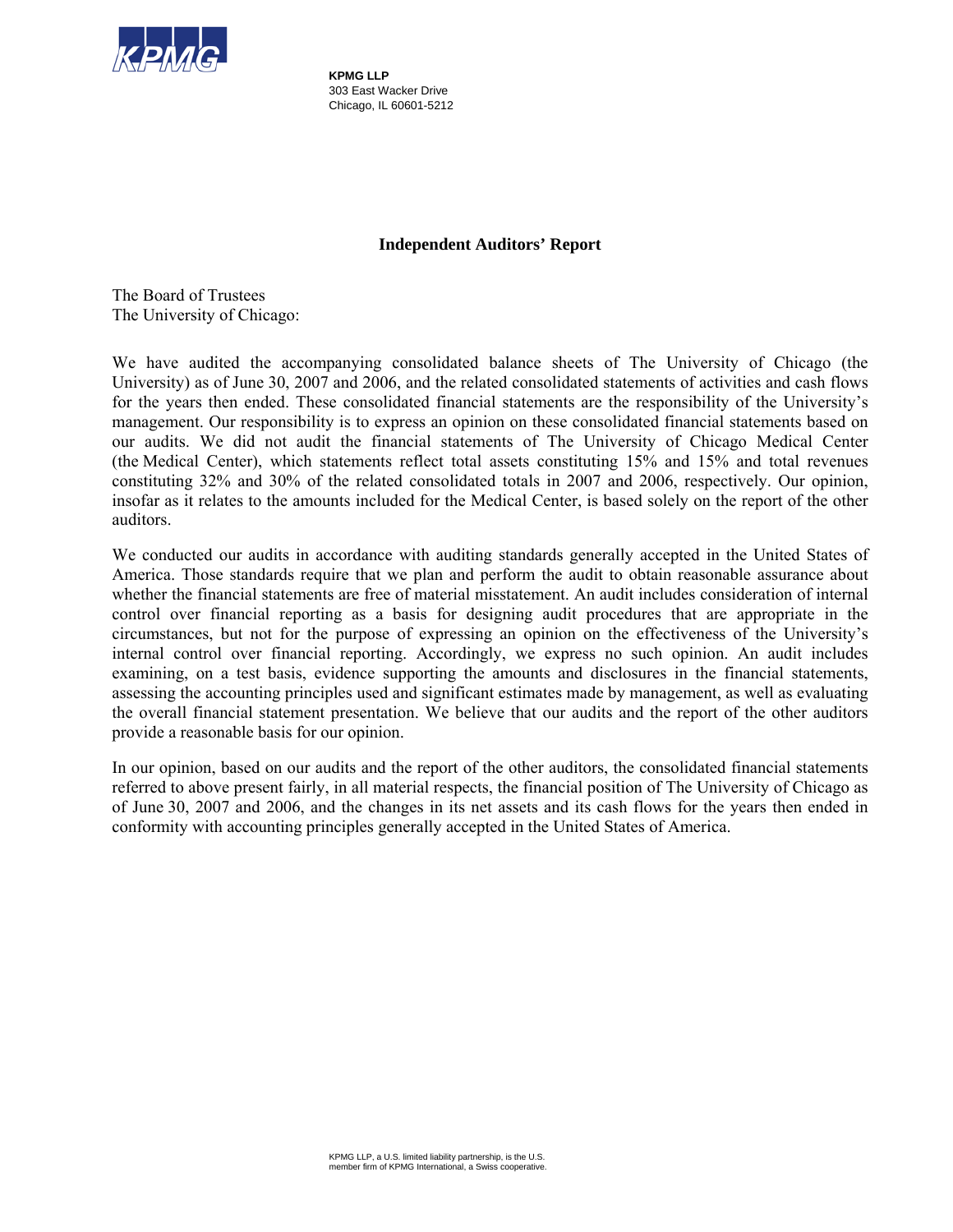

Our audits were made for the purpose of forming an opinion on the basic consolidated financial statements taken as a whole. The supplementary information presented in the University and Medical Center columns on pages 3 through 6 is presented for purposes of additional analysis and is not a required part of the basic consolidated financial statements. Such information has been subjected to the auditing procedures applied in the audits of the basic consolidated financial statements and, in our opinion, based on our audits and with respect to the amounts included for the Medical Center, the report of other auditors, is fairly stated in all material respects in relation to the basic consolidated financial statements taken as a whole. In addition, the supplementary information included in schedules 1 and 2 is presented for purposes of additional analysis and is not a required part of the basic consolidated financial statements. Such information has been subjected to the auditing procedures applied in the audits of the basic consolidated financial statements and, in our opinion, is fairly stated in all material respects in relation to the basic consolidated financial statements taken as a whole.

KPMG LLP

September 21, 2007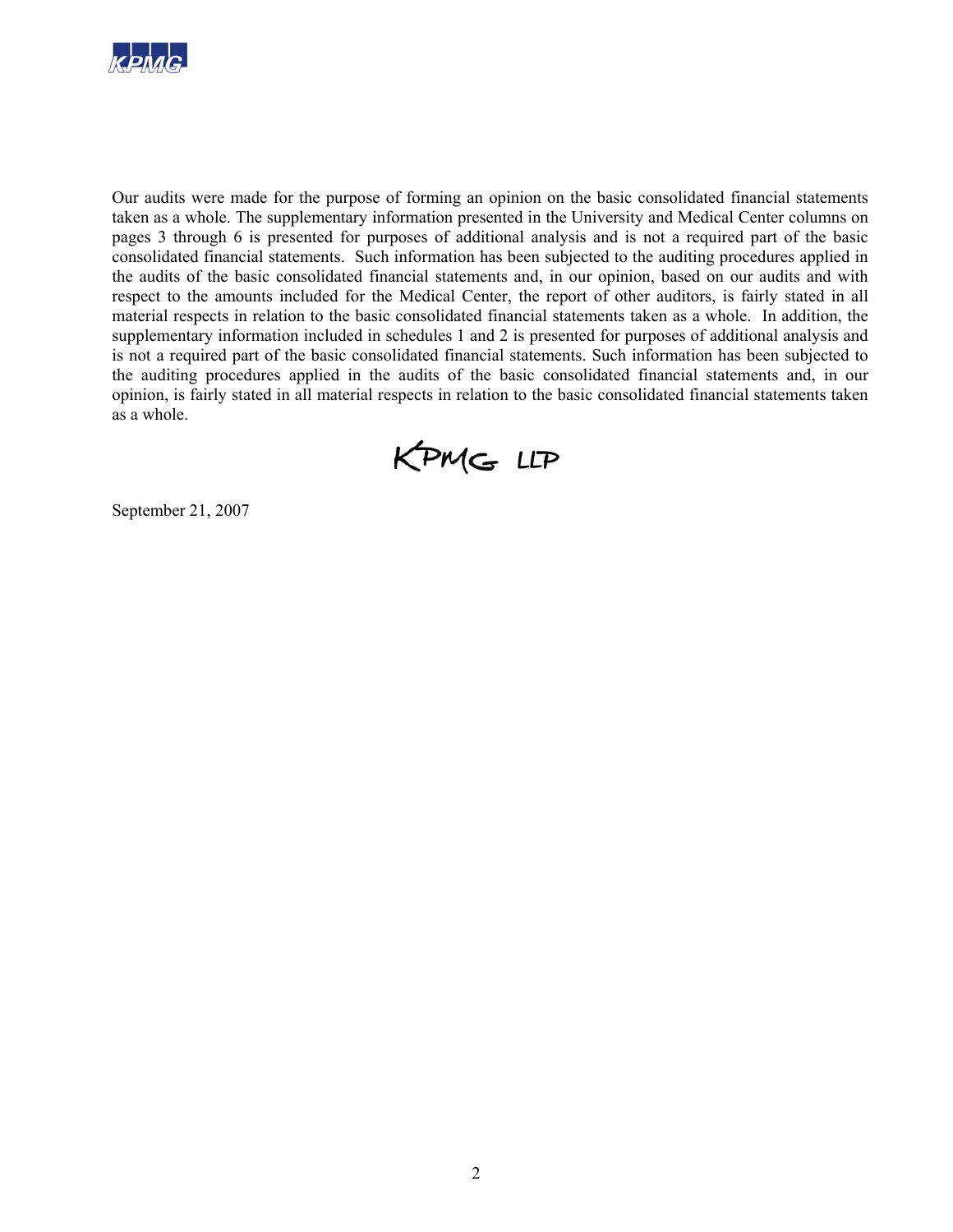Consolidated Balance Sheets June 30, 2007 and 2006

(In thousands of dollars)

|                                          |    |            | 2006                  |              |              |
|------------------------------------------|----|------------|-----------------------|--------------|--------------|
| <b>Assets</b>                            |    | University | <b>Medical Center</b> | Consolidated | Consolidated |
| Cash and cash equivalents                | S  |            | 88,056                | 88,056       | 21,726       |
| Notes and accounts receivable            |    | 230,527    | 94,157                | 324,684      | 319,636      |
| Collateral held for securities loaned    |    | 494,429    |                       | 494,429      | 539,719      |
| Prepaid expenses and other assets        |    | 34,260     | 85,980                | 120,240      | 79,527       |
| Pledges receivable                       |    | 192,927    | 18,430                | 211,357      | 211,695      |
| Investments                              |    | 6,524,430  | 732,504               | 7,256,934    | 5,876,287    |
| Land, buildings, equipment, and books    |    | 1,465,161  | 533,450               | 1,998,611    | 1,797,906    |
| Total assets                             | S  | 8,941,734  | 1,552,577             | 10,494,311   | 8,846,496    |
| <b>Liabilities and Net Assets</b>        |    |            |                       |              |              |
| Liabilities:                             |    |            |                       |              |              |
| Accounts payable and accrued expenses    | \$ | 227,793    | 219,138               | 446,931      | 433,198      |
| Deferred revenue                         |    | 81,358     |                       | 81,358       | 76,703       |
| Payable under securities loan agreements |    | 494,429    |                       | 494,429      | 539,719      |
| Assets held in custody for others        |    | 35,626     |                       | 35,626       | 31,199       |
| Self-insurance liability                 |    | 188,359    | 6,557                 | 194,916      | 177,534      |
| Pension and other post retirement        |    |            |                       |              |              |
| benefit obligations                      |    | 176,947    | 4,639                 | 181,586      | 32,516       |
| Asset retirement obligation              |    | 58,805     | 7,946                 | 66,751       | 77,139       |
| Notes and bonds payable                  |    | 1,385,846  | 403,735               | 1,789,581    | 1,475,488    |
| Refundable U.S. Government               |    |            |                       |              |              |
| student loan funds                       |    | 37,300     |                       | 37,300       | 37,064       |
| <b>Total liabilities</b>                 |    | 2,686,463  | 642,015               | 3,328,478    | 2,880,560    |
| Net assets:                              |    |            |                       |              |              |
| Unrestricted                             |    | 4,828,283  | 857,589               | 5,685,872    | 4,603,985    |
| Temporarily restricted                   |    | 377,461    | 46,943                | 424,404      | 422,518      |
| Permanently restricted                   |    | 1,049,527  | 6,030                 | 1,055,557    | 939,433      |
| Total net assets                         |    | 6,255,271  | 910,562               | 7,165,833    | 5,965,936    |
| Total liabilities and net assets         | \$ | 8,941,734  | 1,552,577             | 10,494,311   | 8,846,496    |

See accompanying notes to consolidated financial statements.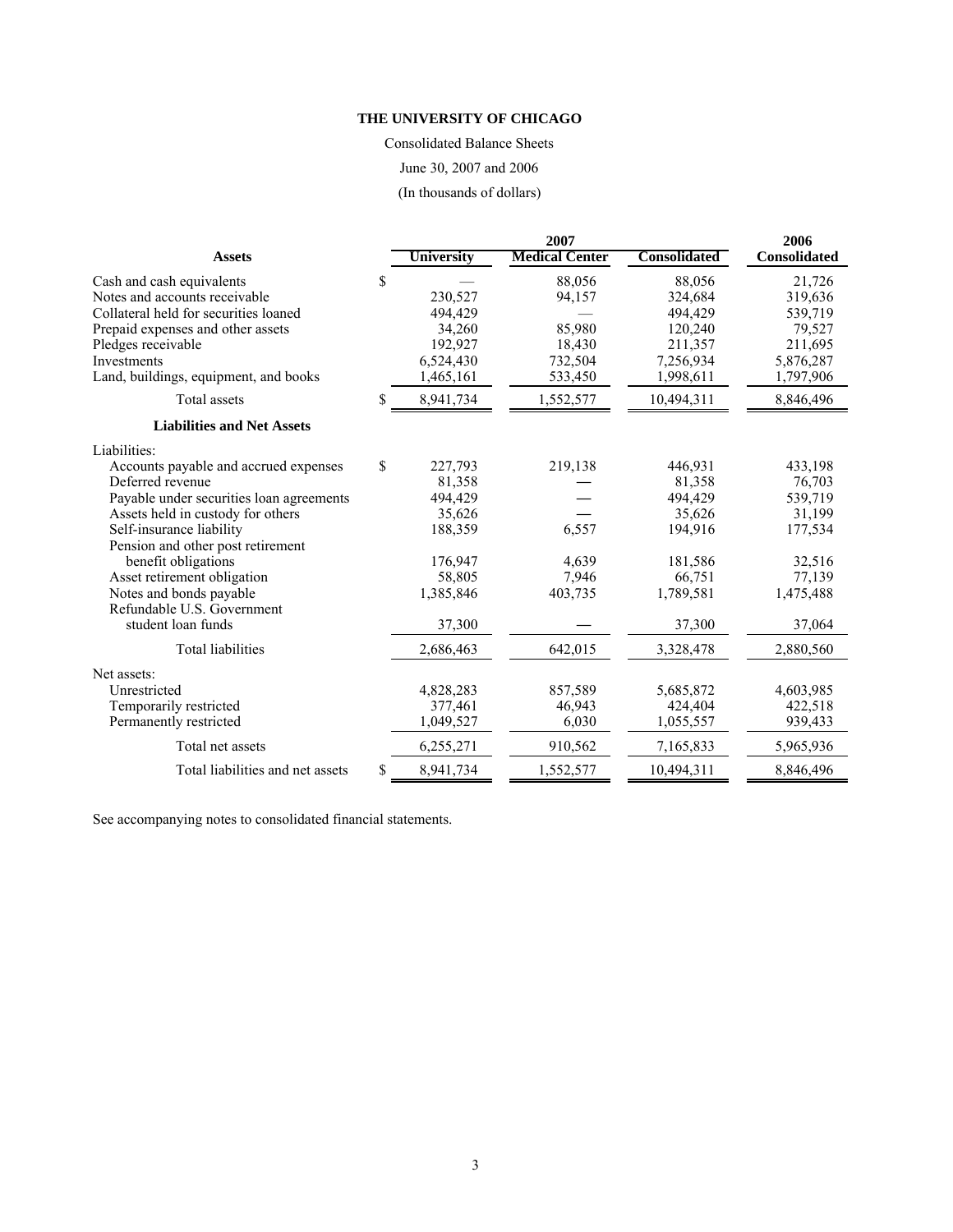Consolidated Statements of Activities

June 30, 2007 and 2006

(In thousands of dollars)

|                                       |             |                   | 2006                  |                     |                     |
|---------------------------------------|-------------|-------------------|-----------------------|---------------------|---------------------|
|                                       |             | <b>University</b> | <b>Medical Center</b> | <b>Consolidated</b> | <b>Consolidated</b> |
| Changes in unrestricted net assets:   |             |                   |                       |                     |                     |
| Operating:                            |             |                   |                       |                     |                     |
| Revenue:                              |             |                   |                       |                     |                     |
| Tuition and fees $-$ gross<br>Less:   | $\mathbf S$ | 479,612           |                       | 479,612             | 445,960             |
| Undergraduate student aid             |             | (56,905)          |                       | (56,905)            | (51, 847)           |
| Graduate student aid                  |             | (142, 935)        |                       | (142, 935)          | (134,808)           |
| Tuition and fees – net                |             | 279,772           |                       | 279,772             | 259,305             |
| Government grants and contracts       |             | 327,415           |                       | 327,415             | 317,773             |
| Private gifts, grants, and contracts  |             | 118,866           | 946                   | 119,812             | 106,505             |
| Endowment payout                      |             | 193,731           | 7,249                 | 200,980             | 183,525             |
| Earnings on other investments         |             | 10,615            | 17,516                | 28,131              | 21,797              |
| Patient care                          |             | 185,476           | 1,021,512             | 1,206,988           | 1,040,283           |
| Auxiliaries                           |             | 185,394           |                       | 185,394             | 168,770             |
| Other income                          |             | 127,719           | 44,802                | 172,521             | 166,807             |
| Net assets released from restrictions |             | 102,916           |                       | 102,916             | 44,923              |
| Total operating revenue               |             | 1,531,904         | 1,092,025             | 2,623,929           | 2,309,688           |
| Expenses:                             |             |                   |                       |                     |                     |
| Compensation:                         |             |                   |                       |                     |                     |
| Academic salaries                     |             | 370,606           |                       | 370,606             | 344,814             |
| Staff salaries                        |             | 356,157           | 360,851               | 717,008             | 697,635             |
| Benefits                              |             | 194,417           | 79,992                | 274,409             | 267,349             |
| Total compensation                    |             | 921,180           | 440,843               | 1,362,023           | 1,309,798           |
| Other operating expenses:             |             |                   |                       |                     |                     |
| Utilities, alterations, and repairs   |             | 45,156            | 25,602                | 70,758              | 65,605              |
| Depreciation                          |             | 91,518            | 48,835                | 140,353             | 131,192             |
| Interest                              |             | 44,654            | 15,465                | 60,119              | 48,348              |
| Supplies, services, and other         |             | 363,343           | 426,304               | 789,647             | 683,259             |
| Insurance                             |             | 31,833            | 23,593                | 55,426              | 60,735              |
| Total other operating expenses        |             | 576,504           | 539,799               | 1,116,303           | 989,139             |
| Total operating expenses              |             | 1,497,684         | 980,642               | 2,478,326           | 2,298,937           |
| Excess of operating                   |             |                   |                       |                     |                     |
| revenue over expenses                 | \$          | 34,220            | 111,383               | 145,603             | 10,751              |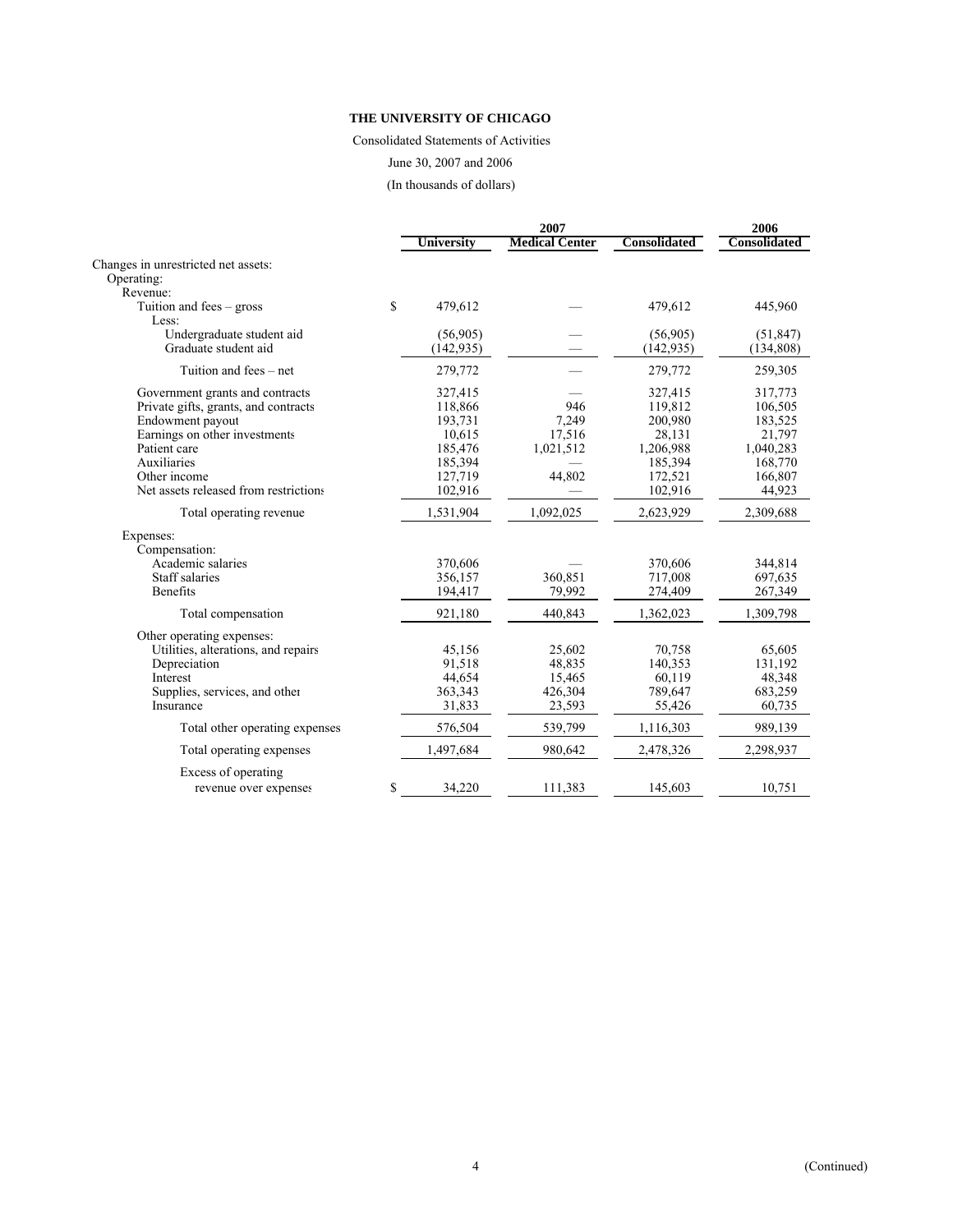#### Consolidated Statements of Activities

June 30, 2007 and 2006

(In thousands of dollars)

|                                                          |                 | 2007                  |                     | 2006                |
|----------------------------------------------------------|-----------------|-----------------------|---------------------|---------------------|
|                                                          | University      | <b>Medical Center</b> | <b>Consolidated</b> | <b>Consolidated</b> |
| Changes in unrestricted net assets:                      |                 |                       |                     |                     |
| Nonoperating:                                            |                 |                       |                     |                     |
| Investment gains<br>Minimum pension liability adjustment | \$<br>832,102   | 78,601<br>2,210       | 910,703<br>2,210    | 600,541<br>78,039   |
| Other, net                                               | 39,242          | 13,301                | 52,543              | 18,215              |
| Effect of a change in accounting for pension             |                 |                       |                     |                     |
| and other postretirement benefit plans                   | (117, 255)      |                       | (117, 255)          |                     |
| Cumulative effect of changes in accounting for:          |                 |                       |                     |                     |
| Asset retirement obligations                             |                 |                       |                     | (77, 995)           |
| Correction of prior year misstatements                   | 35,400          | 52,683                | 88,083              |                     |
| Change in unrestricted net assets                        |                 |                       |                     |                     |
| from nonoperating activities                             | 789,489         | 146,795               | 936,284             | 618,800             |
|                                                          |                 |                       |                     |                     |
| Increase in unrestricted net assets                      | 823,709         | 258,178               | 1,081,887           | 629,551             |
| Changes in temporarily restricted net assets:            |                 |                       |                     |                     |
| Private gifts                                            | 144,254         | 5,188                 | 149,442             | 138,713             |
| Endowment payout                                         | 171             |                       | 171                 | 286                 |
| Investment gains                                         | 911             |                       | 911                 | 1,936               |
| Other, net                                               | (16,952)        | (28,770)              | (45, 722)           | (38, 431)           |
| Net assets released from restrictions                    | (102, 916)      |                       | (102, 916)          | (44, 923)           |
| Increase (decrease) in temporarily                       |                 |                       |                     |                     |
| restricted net assets                                    | 25,468          | (23, 582)             | 1,886               | 57,581              |
| Changes in permanently restricted net assets:            |                 |                       |                     |                     |
| Private gifts                                            | 88,710          |                       | 88,710              | 42,212              |
| Endowment payout                                         | 1,813           |                       | 1,813               | 1,853               |
| Investment gains                                         | 6,320           |                       | 6,320               | 3,837               |
| Other, net                                               | 19,067          | 214                   | 19,281              | 25,482              |
| Increase in permanently                                  |                 |                       |                     |                     |
| restricted net assets                                    | 115,910         | 214                   | 116,124             | 73,384              |
| Increase in net assets                                   | 965,087         | 234,810               | 1,199,897           | 760,516             |
| Net assets at beginning of year                          | 5,290,184       | 675,752               | 5,965,936           | 5,205,420           |
| Net assets at end of year                                | \$<br>6,255,271 | 910,562               | 7,165,833           | 5,965,936           |

See accompanying notes to consolidated financial statements.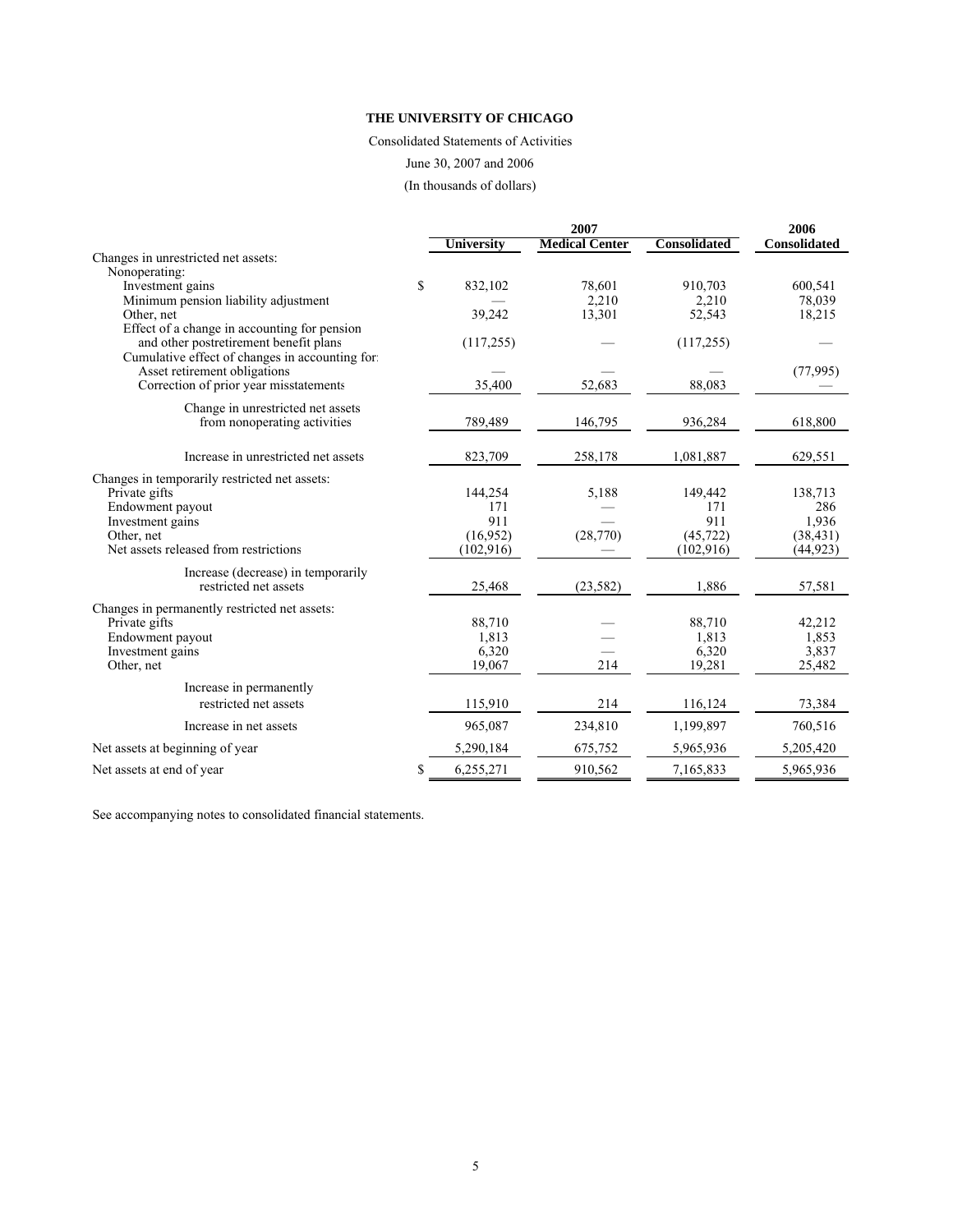# Consolidated Statements of Cash Flows

Years ended June 30, 2007 and 2006

(In thousands of dollars)

|                                                              |               | 2007                  |              | 2006                |
|--------------------------------------------------------------|---------------|-----------------------|--------------|---------------------|
|                                                              | Universitv    | <b>Medical Center</b> | Consolidated | <b>Consolidated</b> |
| Cash flows from operating activities:                        |               |                       |              |                     |
| Increase in net assets                                       | \$<br>965,087 | 234,810               | 1,199,897    | 760,516             |
| Adjustments to reconcile increase in net assets              |               |                       |              |                     |
| to net cash provided by operating activities:                |               |                       |              |                     |
| Depreciation                                                 | 91,518        | 48.835                | 140,353      | 131,192             |
| Loss on disposal of land, buildings, equipment, and books    | 2,435         | 150                   | 2,585        | 1,144               |
| Net gain on investments                                      | (944, 793)    | (49, 397)             | (994, 190)   | (670, 124)          |
| Private gifts and grants restricted for long-term investment | (232,964)     | (5,402)               | (238, 366)   | (180, 925)          |
| Other nonoperating changes                                   | 100,292       | (48, 340)             | 51,952       | 13,512              |
| Minimum pension liability adjustment                         |               | (2,210)               | (2,210)      | (78,039)            |
| Effect of a change in accounting for pension and             |               |                       |              |                     |
| other postretirement benefit plans                           | 117,255       |                       | 117,255      |                     |
| Cumulative effect of changes in accounting for:              |               |                       |              |                     |
| Asset retirement obligations                                 |               |                       |              | 77,995              |
| Correction of prior year misstatements                       | (35,400)      | (52, 683)             | (88,083)     |                     |
| Changes in assets and liabilities:                           |               |                       |              |                     |
| Notes and accounts receivable                                | (15,933)      | 15,754                | (179)        | (246)               |
| Prepaid expenses and other assets                            | (21, 553)     | (22, 249)             | (43,802)     | 255                 |
| Accounts payable and other liabilities                       | 68,356        | 34,999                | 103,355      | 46,648              |
| Self-insurance liability                                     | 17,759        | (377)                 | 17,382       | 8,285               |
| Total adjustments                                            | (853, 028)    | (80,920)              | (933, 948)   | (650, 303)          |
| Net cash provided by operating activities                    | 112,059       | 153,890               | 265,949      | 110,213             |
| Cash flows from investing activities:                        |               |                       |              |                     |
| Purchase of investments                                      | (1,821,638)   | (109, 642)            | (1,931,280)  | (767, 639)          |
| Proceeds from sale of investments                            | 1,541,423     | 75,142                | 1,616,565    | 768,869             |
| Acquisition of land, buildings, equipment, and books         | (233, 137)    | (83,950)              | (317,087)    | (239, 173)          |
| Loans disbursed                                              | (62, 324)     |                       | (62, 324)    | (63,303)            |
| Principal collected on loans                                 | 57,455        |                       | 57,455       | 85,754              |
|                                                              |               |                       |              |                     |
| Net cash used in investing activities                        | (518, 221)    | (118, 450)            | (636, 671)   | (215, 492)          |
| Cash flows from financing activities:                        |               |                       |              |                     |
| Proceeds from issuance of notes and bonds payable            | 1,011,437     | 41,000                | 1,052,437    | 301,448             |
| Principal payments on notes and bonds payable                | (729, 569)    | (9, 423)              | (738,992)    | (318, 507)          |
| Proceeds from private gifts and grants restricted            |               |                       |              |                     |
| for long-term investment                                     | 224,586       | 14,118                | 238,704      | 151,003             |
| Other nonoperating changes                                   | (100, 292)    | (14, 805)             | (115,097)    | (54, 887)           |
| Net cash provided by financing activities                    | 406,162       | 30,890                | 437,052      | 79,057              |
| Increase in cash and cash equivalents                        |               | 66,330                | 66,330       | (26, 222)           |
| Cash and cash equivalents at:                                |               |                       |              |                     |
| Beginning of year                                            |               | 21,726                | 21,726       | 47,948              |
| End of year                                                  | \$            | 88,056                | 88,056       | 21,726              |
| Supplemental disclosure of cash flow information:            |               |                       |              |                     |
| Cash paid for interest                                       | \$<br>47,057  | 14,200                | 61,257       | 58,768              |
|                                                              |               |                       |              |                     |

See accompanying notes to consolidated financial statements.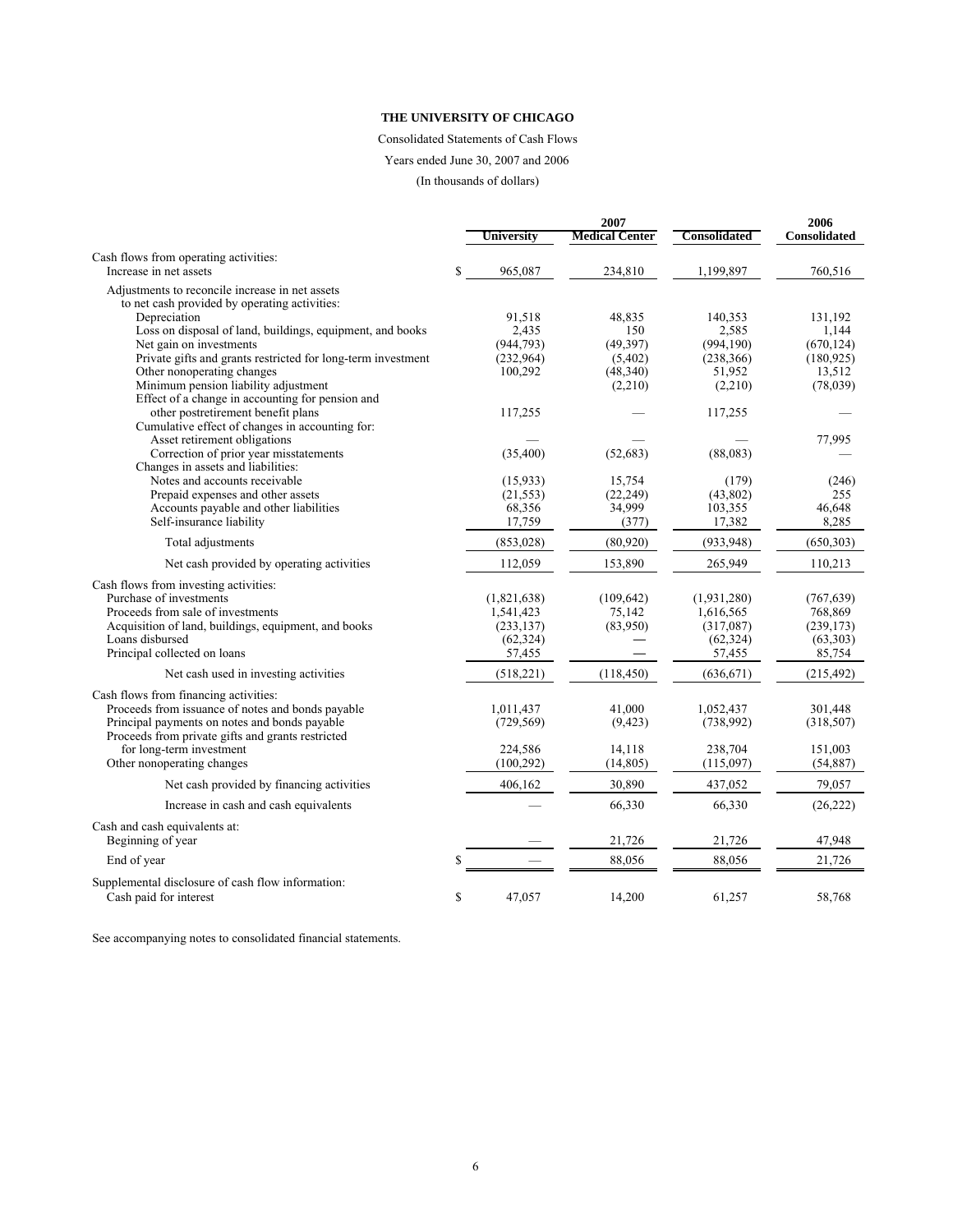Notes to Consolidated Financial Statements June 30, 2007 and 2006 (In thousands of dollars)

## **(1) Summary of Significant Accounting Policies**

# *(a) Description of Business*

The University of Chicago (the University) is a private, nondenominational, coeducational institution of higher learning and research. The University provides education and training services, primarily for students enrolled in undergraduate, graduate, and professional degree programs, and performs research, training, and other services under grants, contracts, and other agreements with sponsoring organizations, including both government agencies and private enterprises. Certain members of the University's faculty also provide professional medical services to patients at The University of Chicago Medical Center (the Medical Center) and other health care facilities located in the area.

Significant accounting policies followed by the University and the Medical Center are set forth below. Accounting policies specific to the Medical Center are discussed in note 2.

# *(b) Basis of Presentation*

The consolidated financial statements of the University have been prepared on the accrual basis and include the accounts of the University and the Medical Center. The organization of the Medical Center and agreements between the University and the Medical Center are discussed in note 2.

The University maintains its accounts in accordance with the principles of fund accounting. Under this method of accounting, resources for various purposes are classified into funds that are in accordance with activities or objectives specified by donors. Separate accounts are maintained for each fund.

For reporting purposes, however, the University follows the reporting requirements of Statement of Financial Accounting Standards No. 117, *Financial Statements of Not-for-Profit Organizations* (SFAS No. 117). SFAS No. 117 requires that resources be classified for reporting purposes based on the existence or absence of donor-imposed restrictions. This is accomplished by classification of fund balances into three classes of net assets – unrestricted, temporarily restricted, and permanently restricted. Descriptions of the three net asset categories and the types of transactions affecting each category follow:

• Unrestricted – net assets that are not subject to donor-imposed restrictions. Items that affect this net asset category principally consist of fees for service and related expenses associated with the core activities of the University – instruction, conduct of sponsored research, and provision of health care services. In addition to these exchange transactions, changes in this category of net assets include investment return on endowment funds, actuarial adjustments to self-insurance liabilities, and certain types of philanthropic support. Such philanthropic support includes unrestricted gifts, including those designated by the Board to function as endowment and restricted gifts whose donor-imposed restrictions were met during the fiscal year, as well as restricted gifts and grants for buildings and equipment that have been amortized over the useful life of the assets acquired or constructed.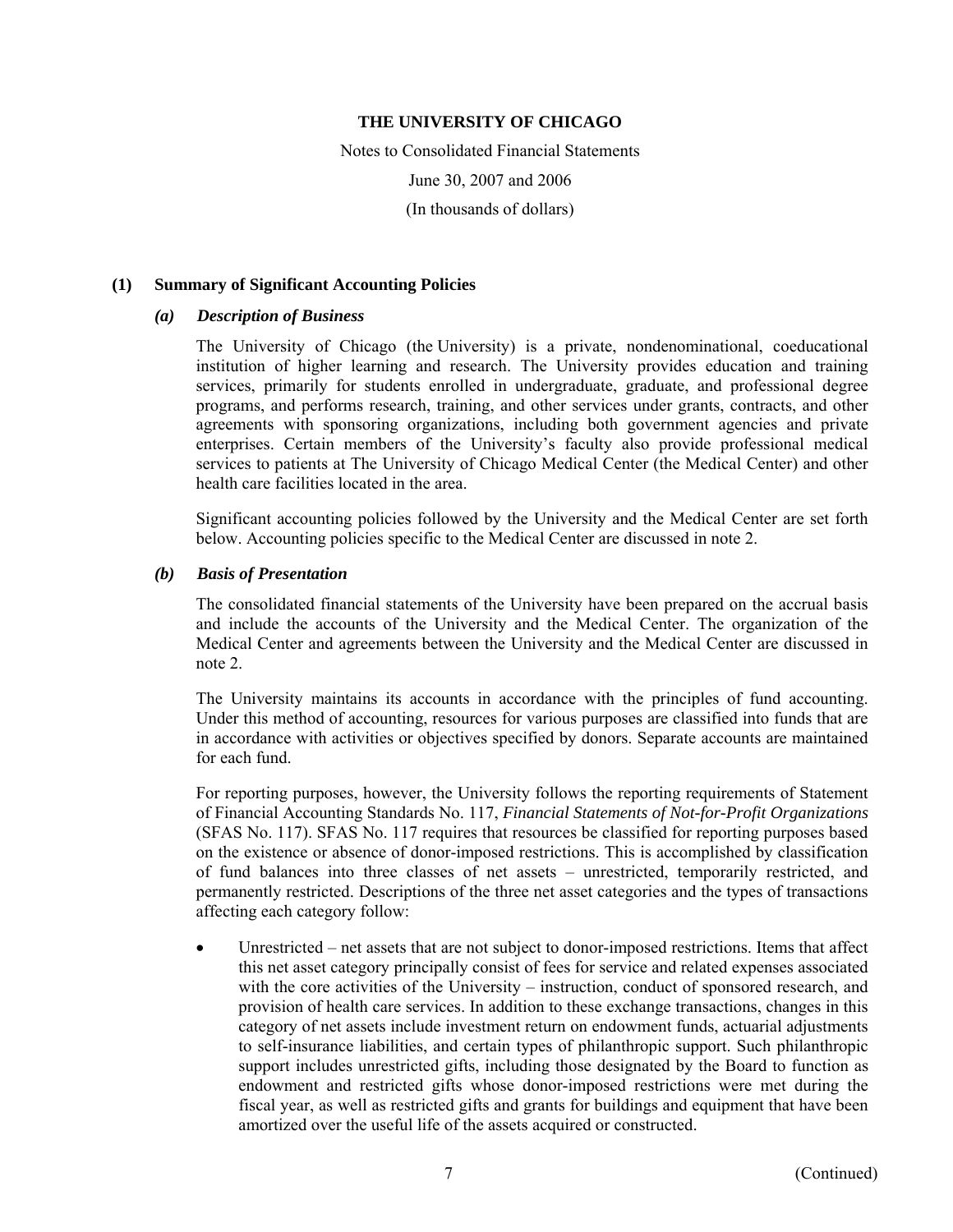Notes to Consolidated Financial Statements June 30, 2007 and 2006 (In thousands of dollars)

- Temporarily Restricted net assets subject to donor-imposed restrictions that will be met either by actions of the University or the passage of time. Items that affect this net asset category are gifts for which donor-imposed restrictions have not been met, gifts and grants for buildings and equipment, annuity and life income gifts, pledges for which the ultimate purpose of the proceeds is not permanently restricted, and endowments where the principal may be expended upon the passage of a stated period of time (term endowments). Expirations of restrictions on temporarily restricted net assets, including amortization of restricted gifts and grants for buildings and equipment, are reported as net assets released from restrictions.
- Permanently Restricted net assets subject to donor-imposed restrictions to be maintained permanently by the University. Items that affect this net asset category include gifts and pledges wherein donors stipulate that the corpus be held in perpetuity (primarily gifts for endowment and providing loans to students) and only the income be made available for program operations, and annuity and life income gifts for which the ultimate purpose of the proceeds is permanently restricted.

|                                              |    | 2007                |                                  |                                  |              |                      |  |  |  |  |  |
|----------------------------------------------|----|---------------------|----------------------------------|----------------------------------|--------------|----------------------|--|--|--|--|--|
| <b>Detail of Net Assets</b>                  |    | <b>Unrestricted</b> | <b>Temporarily</b><br>restricted | <b>Permanently</b><br>restricted | <b>Total</b> | 2006<br><b>Total</b> |  |  |  |  |  |
| University:                                  |    |                     |                                  |                                  |              |                      |  |  |  |  |  |
| Operating                                    | \$ | (185, 810)          | 17,281                           |                                  | (168, 529)   | 85,876               |  |  |  |  |  |
| Pledges                                      |    |                     | 147,375                          | 45,552                           | 192,927      | 184,549              |  |  |  |  |  |
| Student loans                                |    |                     |                                  | 15,192                           | 15,192       | 14,568               |  |  |  |  |  |
| Endowment                                    |    | 4,854,169           | 25,865                           | 953,892                          | 5,833,926    | 4,662,286            |  |  |  |  |  |
| Annuity and life income<br>Net investment in |    |                     | 18,918                           | 34,891                           | 53,809       | 44,220               |  |  |  |  |  |
| physical properties                          |    | 159,924             | 168,022                          |                                  | 327,946      | 298,685              |  |  |  |  |  |
| Subtotal                                     |    | 4,828,283           | 377,461                          | 1,049,527                        | 6,255,271    | 5,290,184            |  |  |  |  |  |
| Medical Center:                              |    |                     |                                  |                                  |              |                      |  |  |  |  |  |
| Operating                                    |    | 509,463             | 28,753                           |                                  | 538,216      | 338,096              |  |  |  |  |  |
| Pledges                                      |    |                     | 18,190                           | 240                              | 18,430       | 27,146               |  |  |  |  |  |
| Endowment                                    |    | 204,290             |                                  | 5,790                            | 210,080      | 177,628              |  |  |  |  |  |
| Net investment in                            |    |                     |                                  |                                  |              |                      |  |  |  |  |  |
| physical properties                          |    | 143,836             |                                  |                                  | 143,836      | 132,882              |  |  |  |  |  |
| Subtotal                                     |    | 857,589             | 46,943                           | 6,030                            | 910,562      | 675,752              |  |  |  |  |  |
| Total                                        | S  | 5,685,872           | 424,404                          | 1,055,557                        | 7,165,833    | 5,965,936            |  |  |  |  |  |

Net assets consisted of the following at June 30: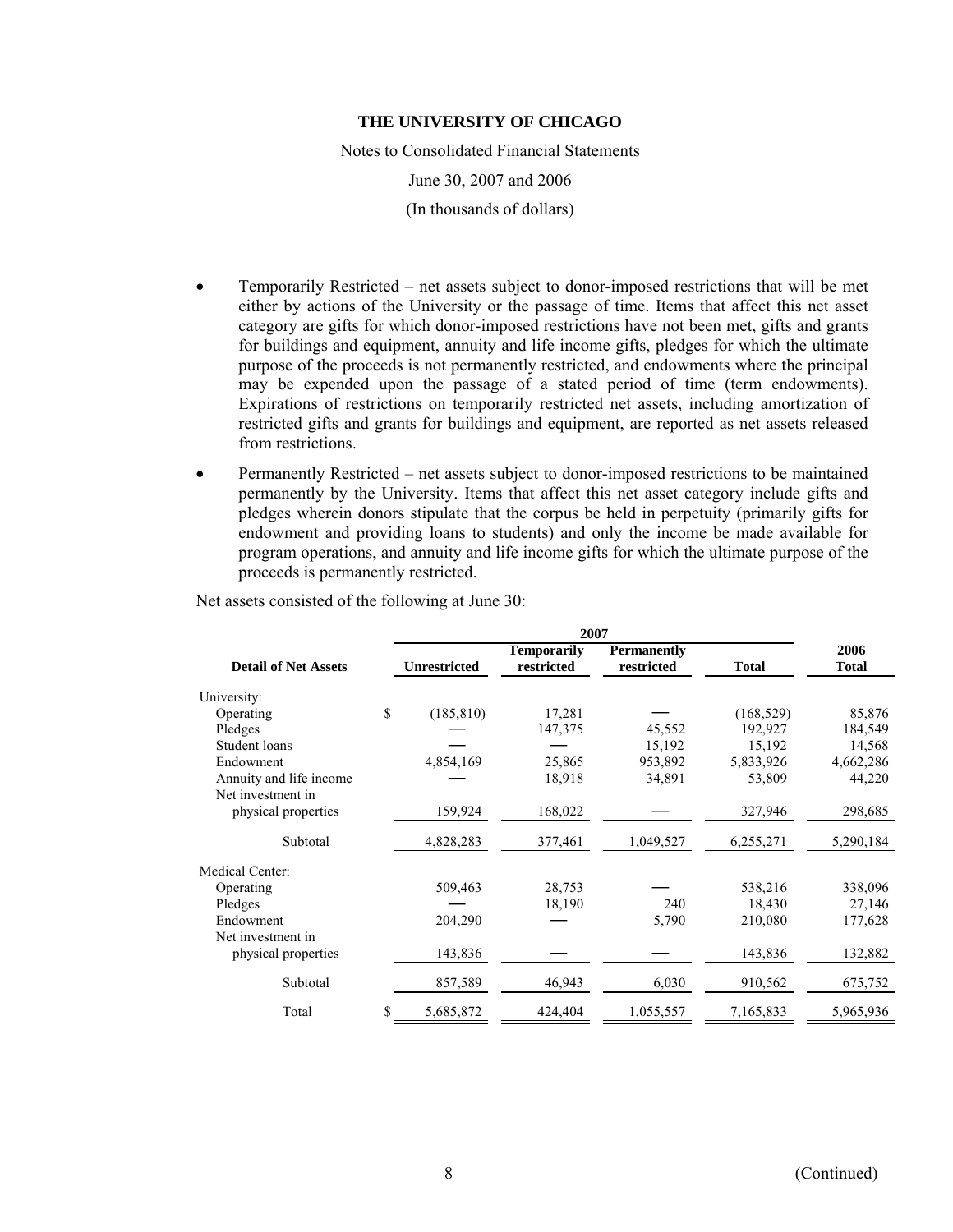Notes to Consolidated Financial Statements June 30, 2007 and 2006 (In thousands of dollars)

#### *(c) Operations*

Operating results in the consolidated statements of activities reflect all transactions increasing or decreasing unrestricted net assets except those items associated with long-term investment, actuarial adjustments to self-insurance liabilities, and other infrequent gains and losses.

As discussed in note 11, based primarily on participation, the University and Medical Center share equally in contributions made to the defined benefit pension plan. For financial reporting purposes the Medical Center recognizes its share of annual contributions to the plan as expense. If the fiscal 2007 pension expense of \$32,788 was allocated based on plan participation, the University excess of operating revenue over expenses and increase in net assets in the consolidated statement of activities would increase by \$14,925 with a corresponding decrease in the Medical Center excess of operating revenue over expenses and increase in net assets.

As discussed in note 2, the Medical Center provides certain operating support to the University's Biological Sciences Division. Such support is included in other operating income of the University to the extent expended for noncapital purposes during the period, and amounted to \$15,000 in fiscal 2007 and \$17,512 in fiscal

# *(d) Tuition and Fees*

Student tuition and fees are recorded as revenue during the year the related academic services are rendered. Student tuition and fees received in advance of services to be rendered are recorded as deferred revenue.

#### *(e) Gifts, Grants, and Contracts*

Gifts, including unconditional pledges, are recognized in the appropriate category of net assets in the period received. Contributions of assets other than cash are recorded at their estimated fair value at date of gift. Pledges receivable are stated at the estimated net present value, net of an allowance for uncollectible amounts. Conditional promises to give are not recognized until the conditions on which they depend are substantially met.

Revenue from government and private grant and contract agreements is recognized as it is earned through expenditure in accordance with the agreements. Any funding received in advance of expenditure is recorded as deferred revenue on the consolidated balance sheets. Included in deferred revenue at June 30, 2007 and 2006 are \$45,746 and \$42,733, respectively, of private grant and contract receipts, which have not been expended.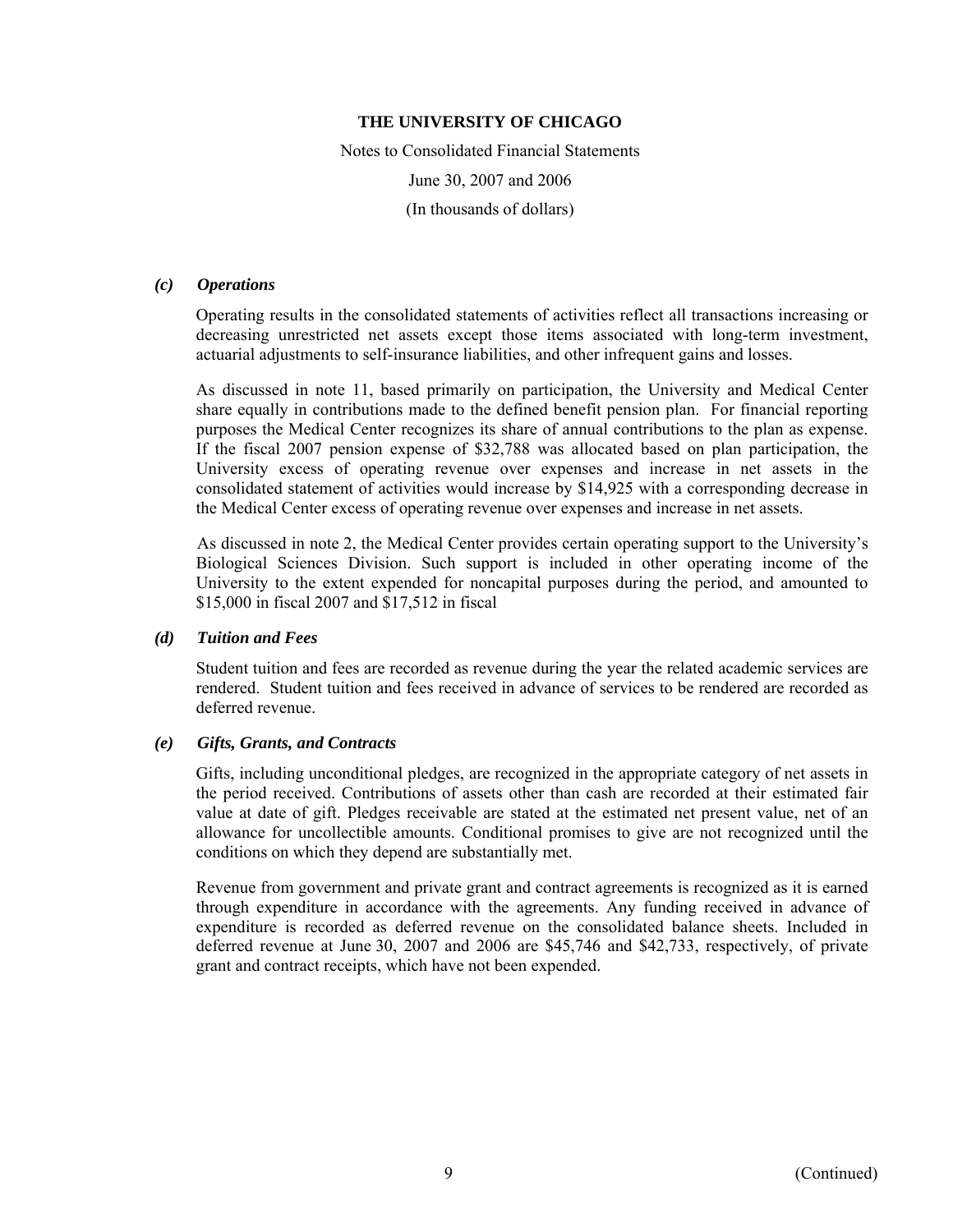Notes to Consolidated Financial Statements June 30, 2007 and 2006 (In thousands of dollars)

Private gifts, grants, and contracts operating revenue for fiscal years 2007 and 2006 consists of the following:

|                                                                                                                                                         |    |                   | 2006                            |                  |                  |
|---------------------------------------------------------------------------------------------------------------------------------------------------------|----|-------------------|---------------------------------|------------------|------------------|
|                                                                                                                                                         |    | <b>University</b> | <b>Medical</b><br><b>Center</b> | <b>Total</b>     | <b>Total</b>     |
| Private gifts:<br>Unrestricted as to use<br>Temporarily restricted<br>gifts whose<br>restrictions were met<br>during the fiscal year<br>and reported as | \$ | 17,725            | 946                             | 18,671           | 15,995           |
| unrestricted revenue<br>Private grants and contracts                                                                                                    |    | 44,135<br>57,006  |                                 | 44,135<br>57,006 | 35,634<br>54,876 |
| Total                                                                                                                                                   | \$ | 118,866           | 946                             | 119,812          | 106,505          |

# *(f) Endowment Payout*

The University utilizes the total return concept in allocating endowment income. In accordance with the University's total return objective, between 4.5% and 5.5% of a twelve quarter moving average of the fair value of endowment investments, lagged by one year, is available each year for expenditure in the form of endowment payout. The exact payout percentage, which is set each year by the Board of Trustees with the objective of a 5% average payout over time, was 5.2% and 5.15% for the fiscal years ended June 30, 2007 and 2006, respectively.

If endowment income received is not sufficient to support the total return objective, the balance is provided from capital gains. If income received is in excess of the objective, the balance is reinvested in the endowment.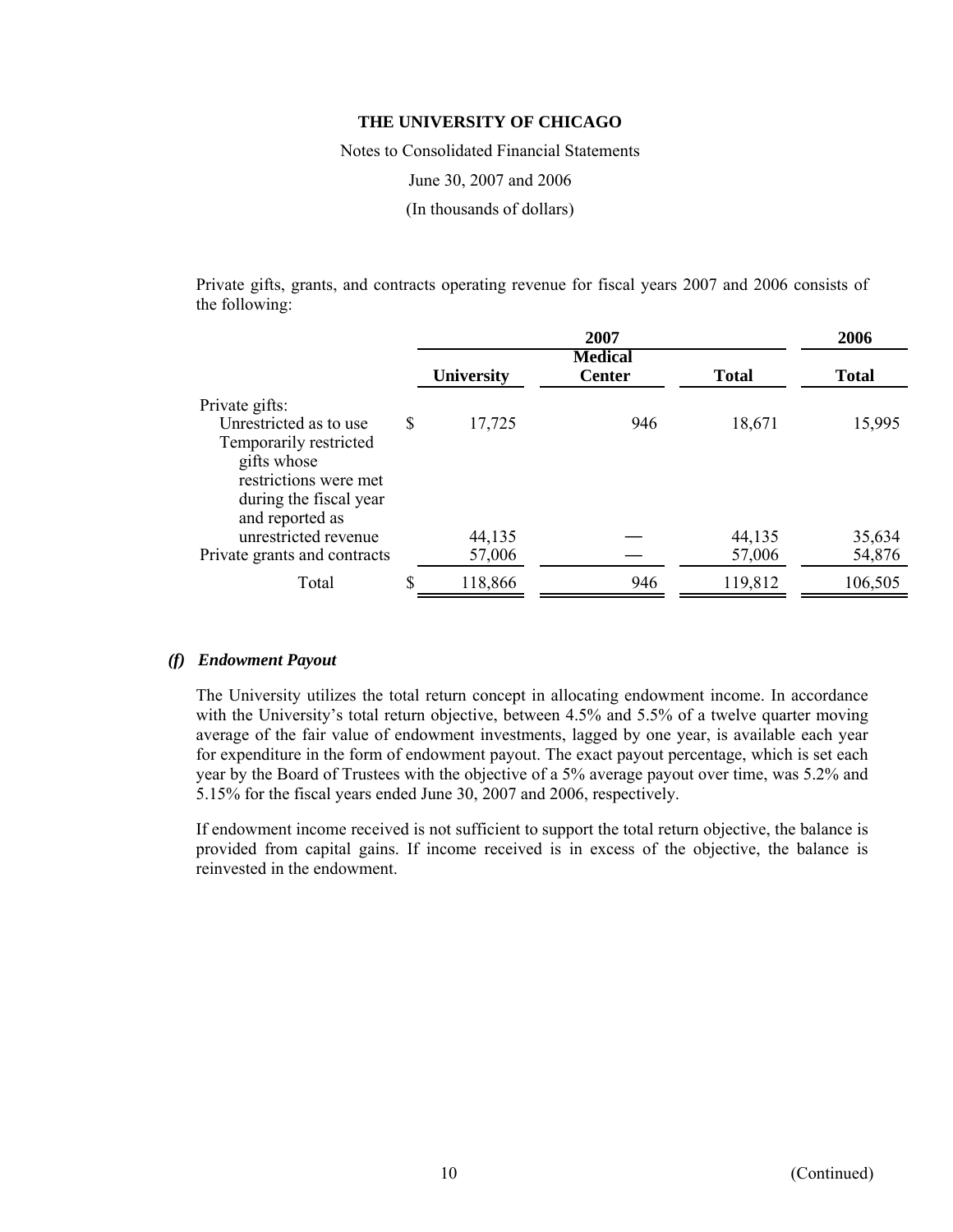Notes to Consolidated Financial Statements June 30, 2007 and 2006 (In thousands of dollars)

Endowment payout for fiscal years 2007 and 2006 consists of the following:

|                                                                                                  | 2007              |                                 |              |              |  |  |  |
|--------------------------------------------------------------------------------------------------|-------------------|---------------------------------|--------------|--------------|--|--|--|
|                                                                                                  | <b>University</b> | <b>Medical</b><br><b>Center</b> | <b>Total</b> | <b>Total</b> |  |  |  |
| Interest, dividends,<br>and rents<br>Investment gains<br>used to support the<br>endowment payout | \$<br>90,655      | 3,289                           | 93,944       | 80,832       |  |  |  |
| formula                                                                                          | 105,060           | 3,960                           | 109,020      | 104,832      |  |  |  |
| Total                                                                                            | \$<br>195,715     | 7,249                           | 202,964      | 185,664      |  |  |  |

Unrestricted operating endowment payout revenue for fiscal years 2007 and 2006 consists of the following:

|                                                                                                                                                          |    |                   | 2006                            |                   |                   |  |
|----------------------------------------------------------------------------------------------------------------------------------------------------------|----|-------------------|---------------------------------|-------------------|-------------------|--|
|                                                                                                                                                          |    | <b>University</b> | <b>Medical</b><br><b>Center</b> | <b>Total</b>      | <b>Total</b>      |  |
| Unrestricted payout<br>Temporarily restricted<br>payout whose restrictions<br>were met during the<br>fiscal year and reported<br>as unrestricted revenue | \$ | 51,872<br>141,859 | 7,249                           | 59,121<br>141,859 | 54,270<br>129,255 |  |
|                                                                                                                                                          |    |                   |                                 |                   |                   |  |
| Total                                                                                                                                                    | S  | 193,731           | 7,249                           | 200,980           | 183,525           |  |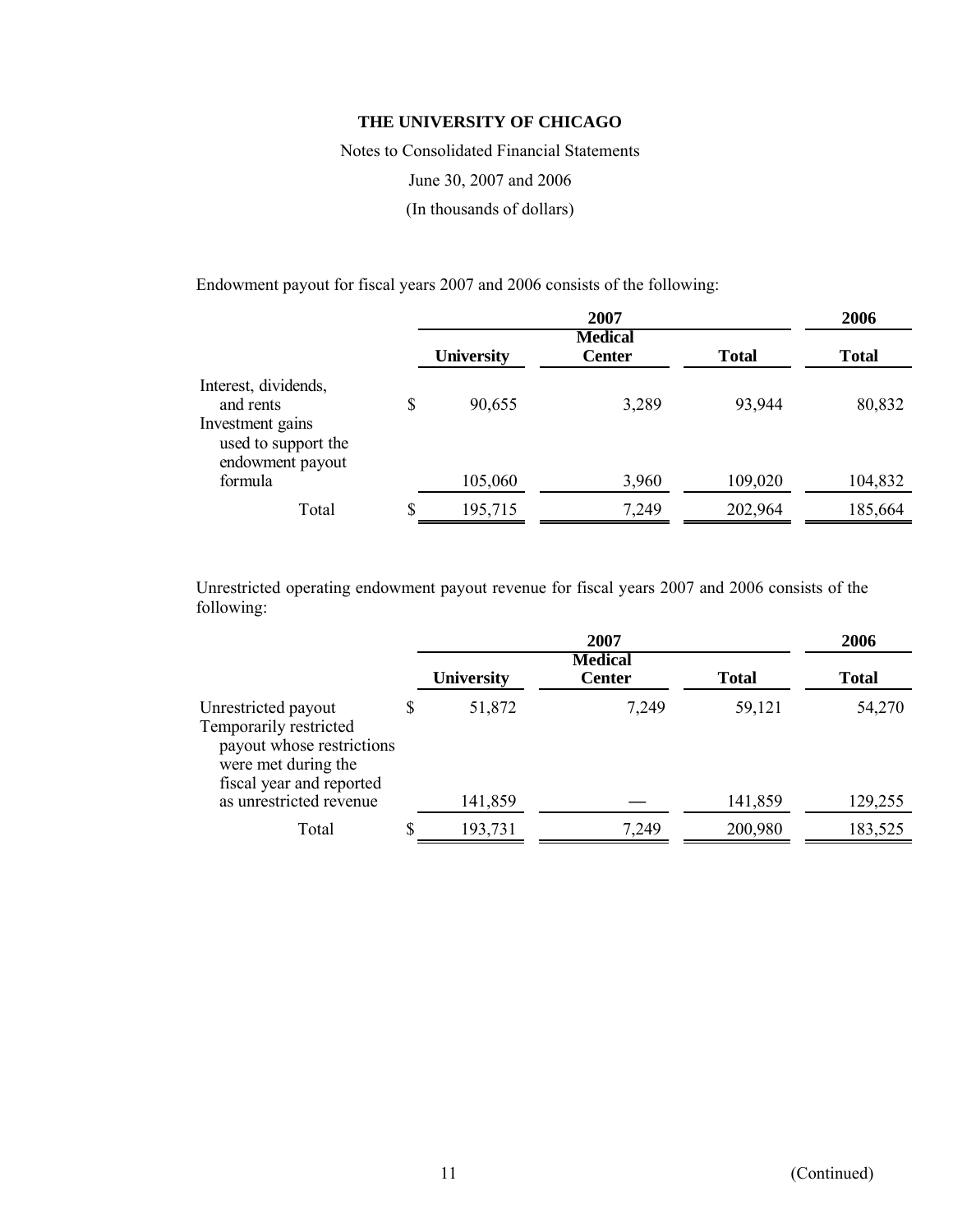Notes to Consolidated Financial Statements June 30, 2007 and 2006 (In thousands of dollars)

# *(g) Patient Care*

Net patient service revenue reflects the estimated net realizable amounts due from third-party payors for services rendered. A majority of patient care revenue is derived from contractual agreements with Medicare, Medicaid, Blue Cross/Blue Shield, managed care, and certain other programs. Payments under these agreements and programs are based on specific amounts per case or contracted prices. Certain revenue received from third-party payors is subject to audit and retroactive adjustment. Any changes in estimates under these contracts are recorded in operations currently.

# *(h) Cash Equivalents*

Cash equivalents include U.S. Treasury notes, commercial paper, and corporate notes with original maturities of three months or less, except that such instruments purchased with endowment assets or funds on deposit with bond trustees are classified as investments.

# *(i) Investments*

Investments are recorded in the consolidated financial statements at fair value. The fair value of investments is based on quoted market prices, except for certain alternative investments, such as private equity, real assets, and absolute return, for which quoted market prices may not be available. The estimated fair value for absolute return, private equity, and real asset investments is based on valuations provided by the external investment managers. The valuations for these alternative investments necessarily involve estimates, appraisals, assumptions, and methods which are reviewed by the University's Investment Office.

The University does not engage directly in unhedged speculative investments; however, the board of trustees has authorized derivative investments to gain market exposure within asset class ranges, hedge nondollar investments and currencies, and provide for defensive portfolio strategies. To minimize the risk of loss, hedge fund investments are diversified by strategy, external manager, and number of positions. In addition, the activities of all hedge fund managers are regularly reviewed by their independent outside auditors and the University Investment Office. The risk of any derivative exposure is limited to the amount invested with each manager. Derivative investments are recorded at fair value and valuation gains and losses are included in the consolidated statements of activities.

# *(j) Land, Buildings, Equipment, and Books*

Land, buildings, equipment, and books are generally stated at cost, less accumulated depreciation. Depreciation is computed on the straight-line method over the estimated useful lives of the assets.

# *(k) Asset Retirement Obligation*

Asset retirement obligations arise primarily from regulations that specify how to dispose of asbestos if facilities are demolished or undergo major renovations or repairs. The obligation to remove asbestos was estimated using site specific surveys where available and a per square foot estimate where surveys were unavailable.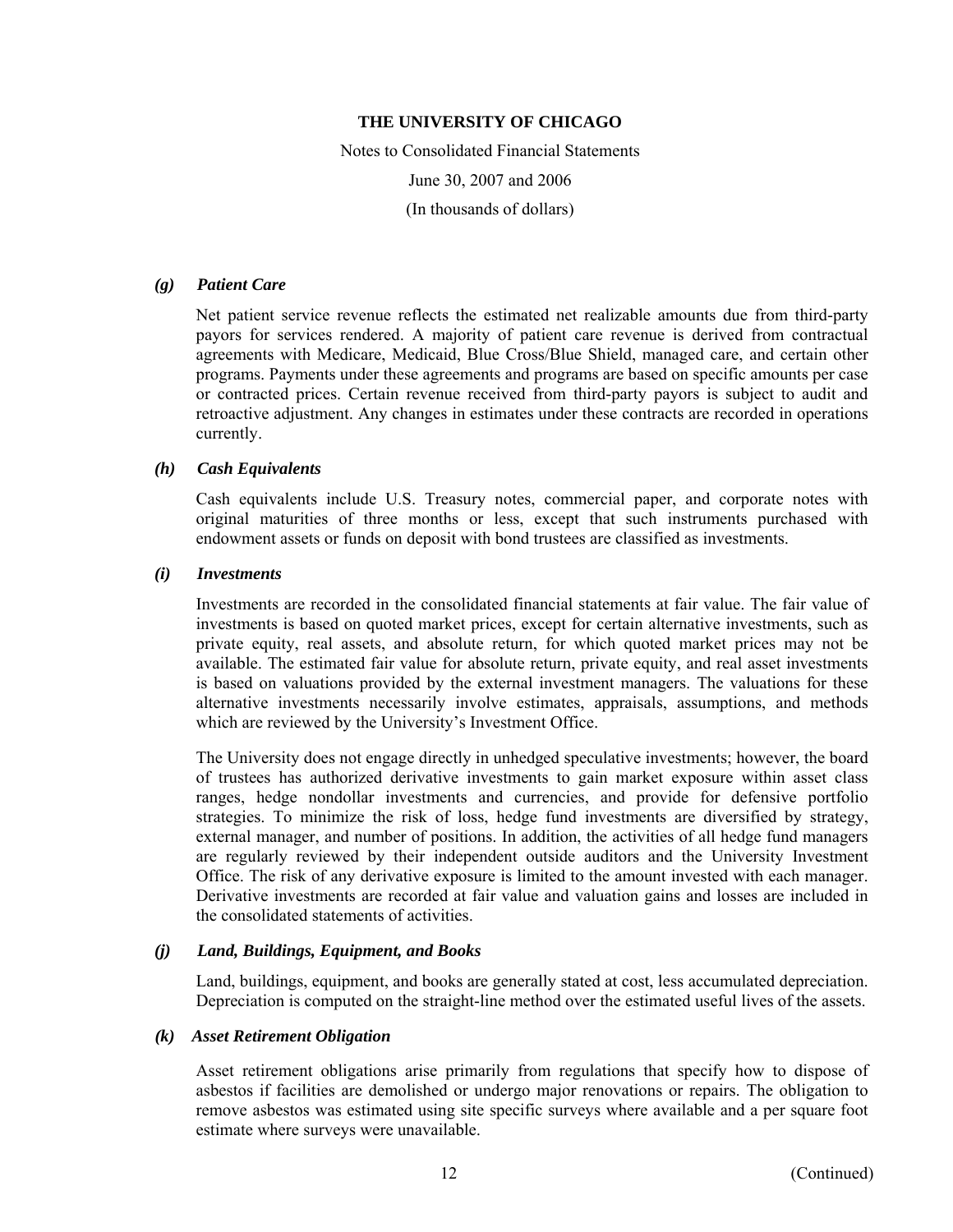Notes to Consolidated Financial Statements June 30, 2007 and 2006 (In thousands of dollars)

#### *(l) Correction of Prior Year Misstatements*

In fiscal 2007, the Securities and Exchange Commission staff issued Staff Accounting Bulletin No. 108 (SAB 108),*"Considering the Effects of Prior Year Misstatements when Quantifying Misstatements in Current Year Financial Statements."* Although SAB 108 is directly applicable to public companies, the University and Medical Center elected to follow the prescribed guidance for current period recognition of prior year financial statement misstatements previously considered immaterial to the financial statements taken as a whole.

Following the guidance of SAB 108, the University and Medical Center recognized the cumulative effect of the application of SAB 108 as a fiscal 2007 non-operating increase in unrestricted net assets as follows:

|                                                                                                                       | 2007              |                                 |               | <b>Fiscal</b>                   |  |
|-----------------------------------------------------------------------------------------------------------------------|-------------------|---------------------------------|---------------|---------------------------------|--|
|                                                                                                                       | <b>University</b> | <b>Medical</b><br><b>Center</b> | <b>Totals</b> | <b>Years</b><br><b>Affected</b> |  |
| Increase in the value of investments related<br>to more timely valuation of certain<br>alternative investments        | \$<br>35,400      | 1,400                           | 36,800        | 2006                            |  |
| Decrease in accounts payable and accrued<br>expenses related to third party                                           |                   |                                 |               |                                 |  |
| settlements                                                                                                           |                   | 35,000                          | 35,000        | 1990—2000                       |  |
| Increase in prepaid expenses and other assets<br>related to the valuation of a trust                                  |                   | 11,762                          | 11,762        | $2004 - 2006$                   |  |
| Decrease in accounts payable and accrued<br>expenses related to reversal of prior                                     |                   |                                 |               |                                 |  |
| year program related liabilities<br>Increase in land, buildings, equipment,<br>and books related to capitalization of |                   | 3,299                           | 3,299         | 1999-2006                       |  |
| prior year capital project costs                                                                                      |                   | 1,222                           | 1,222         | 2006                            |  |
|                                                                                                                       | \$<br>35,400      | 52,683                          | 88,083        |                                 |  |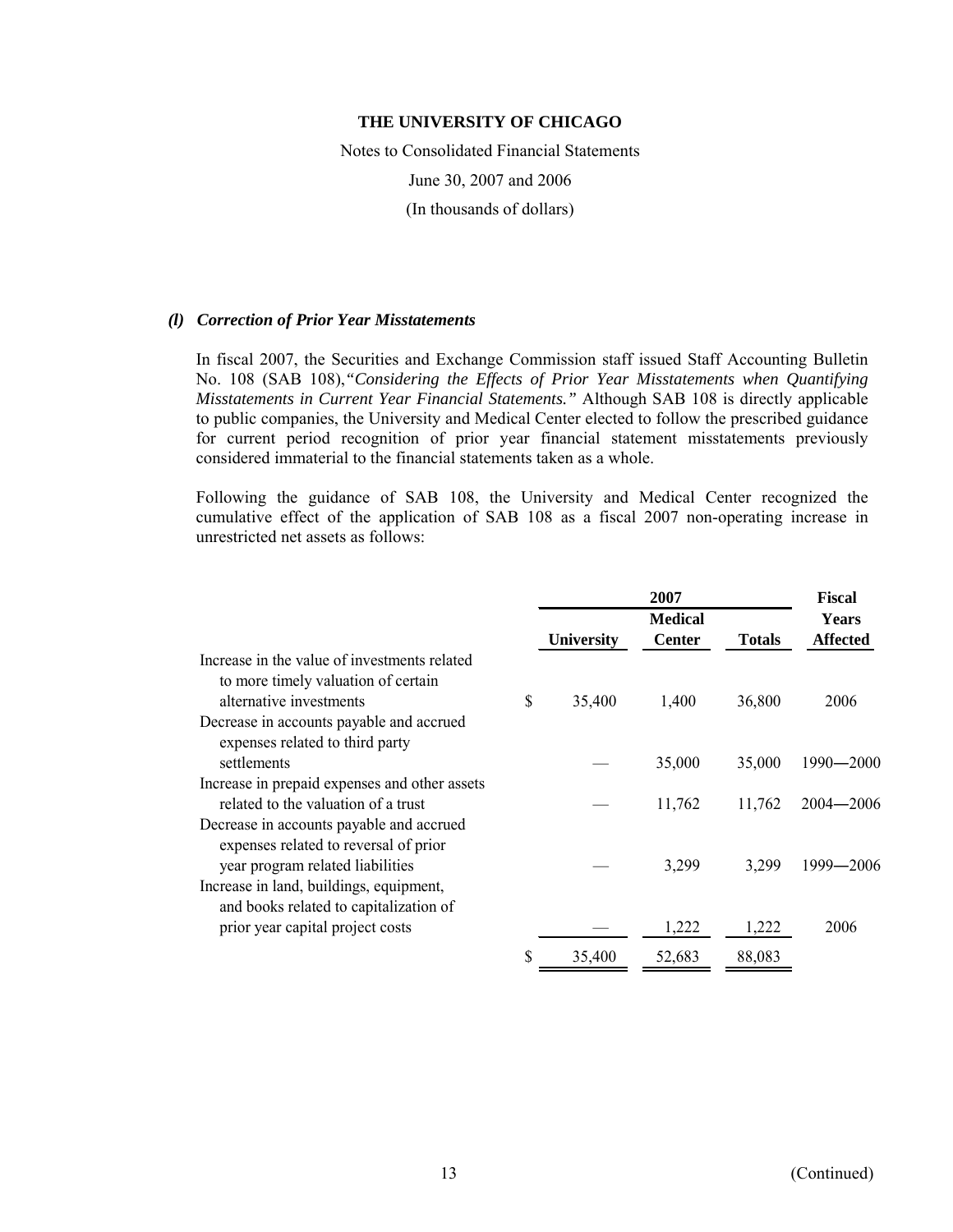Notes to Consolidated Financial Statements June 30, 2007 and 2006 (In thousands of dollars)

#### *(m) Split Interest Agreements*

The University's split interest agreements with donors consist primarily of irrevocable charitable remainder trusts for which the University serves as trustee. Assets held in these trusts are included in investments. Contribution revenue is recognized at the dates the trusts are established after recording liabilities for the present value of the estimated future payments to be made to the donors and/or other beneficiaries. The liabilities are adjusted during the term of the trusts for changes in the value of the assets, accretion of the discount, and other changes in the estimates of future benefits.

#### *(n) Use of Estimates*

The preparation of financial statements in accordance with generally accepted accounting principles requires that management make a number of estimates and assumptions related to the reporting of assets and liabilities and the disclosure of contingent assets and liabilities at the balance sheet date, and the reporting of revenue, expenses, gains, and losses during the period. Actual results may differ from those estimates.

## *(o) Reclassifications*

Certain 2006 amounts have been reclassified to conform to the 2007 presentation.

#### **(2) The University of Chicago Medical Center**

#### *(a) Organization*

The University of Chicago Medical Center, an Illinois not-for-profit corporation, operates the Bernard Mitchell Hospital, the Chicago Lying-In Hospital, the University of Chicago Comer Children's Hospital, the Duchossois Center for Advanced Medicine, and various other outpatient clinics and treatment areas including QV, Inc., an affiliated not-for-profit health care corporation operating clinics in the Chicago area. Prior to August 2006 the Medical Center was named the University of Chicago Hospitals. The University, as the sole corporate member of the Medical Center, elects the Medical Center's Board of Trustees and approves its By-Laws.

#### *(b) Agreements with the University*

The relationship between the University and the Medical Center is defined in an Affiliation Agreement and an Operating Agreement along with an associated Lease Agreement. The Affiliation Agreement specifies University and Medical Center responsibilities for the provision of patient care, teaching, and research at the hospitals and clinics. The Operating Agreement provides for the management and operation by the Medical Center of the University's hospital and clinic facilities. The Lease Agreement provides a leasehold interest in the University health care facilities and certain land and parking structures.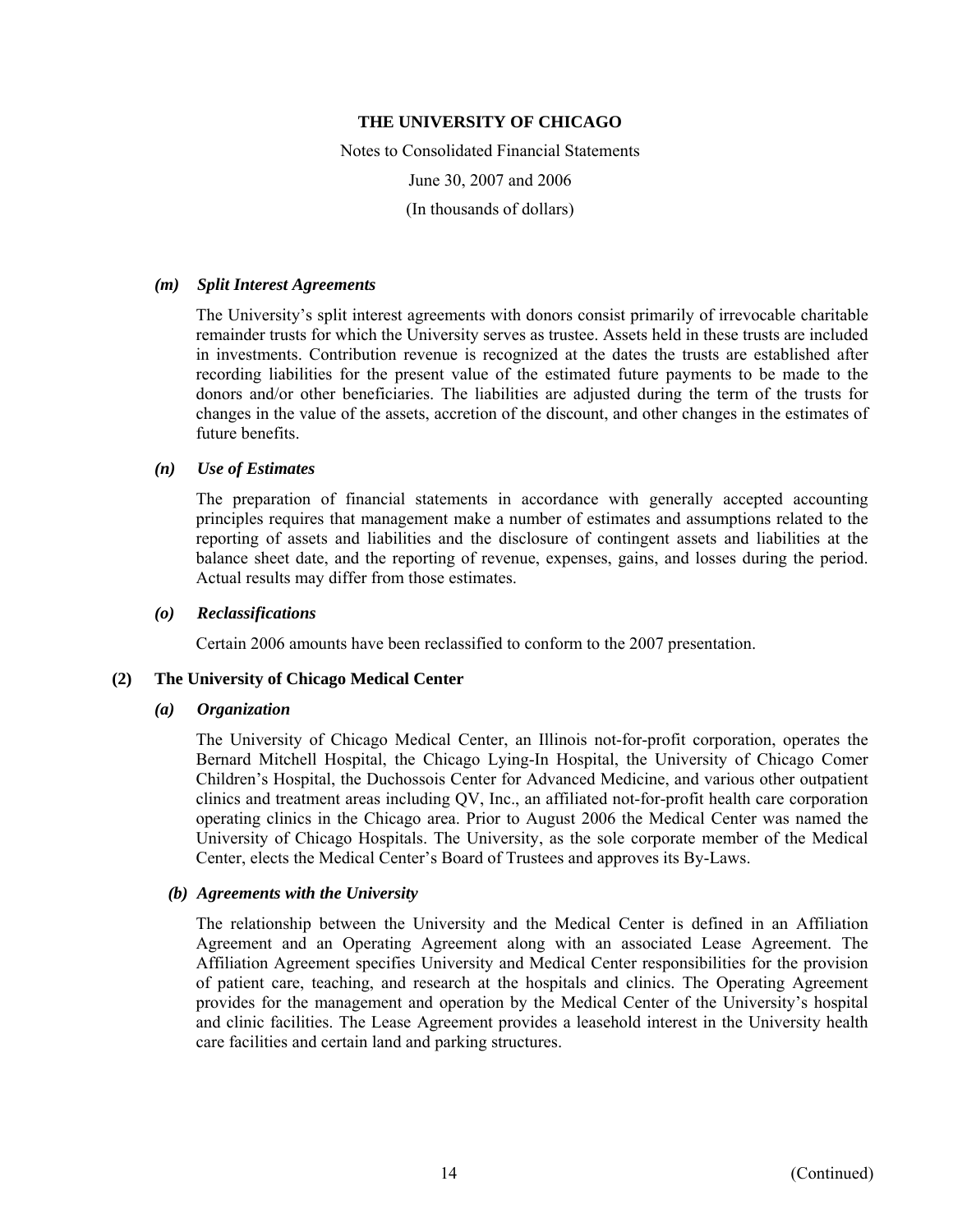Notes to Consolidated Financial Statements June 30, 2007 and 2006 (In thousands of dollars)

#### *(c) Basis of Presentation*

The Medical Center maintains its accounts and prepares stand-alone financial statements in conformity with accounting and reporting principles of the American Institute of Certified Public Accountants *Audit and Accounting Guide Health Care Organizations*. For purposes of presentation of the Medical Center' financial position and changes in net assets in the consolidated financial statements, several reclassifications have been made as follows: (1) the provision for uncollectible Medical Center' patient accounts receivable of \$56,022 in fiscal year 2007 and \$44,236 in fiscal year 2006 has been reclassified as a reduction of patient care revenue and (2) investment gains of \$29,411 in fiscal year 2007 and \$37,074 in fiscal year 2006 not used for operations have been reclassified as a nonoperating change in unrestricted net assets.

The Medical Center has made certain commitments to support the enhancement and expansion of several programs within the University's Biological Sciences Division. During fiscal 2007 and fiscal 2006, the Medical Center transferred \$15,000 annually to the University in support of these programs.

# **(3) Investments**

Fair values of investments at June 30, 2007 and 2006 are shown below:

| 2007                                                          |                                                   |           |                   |                          |              |              |  |  |
|---------------------------------------------------------------|---------------------------------------------------|-----------|-------------------|--------------------------|--------------|--------------|--|--|
|                                                               | <b>University</b><br>and<br><b>Medical Center</b> |           |                   | <b>Other investments</b> |              | 2006         |  |  |
|                                                               |                                                   | endowment | <b>University</b> | <b>Medical Center</b>    | <b>Total</b> | <b>Total</b> |  |  |
| Cash equivalents                                              | \$                                                | 86,479    | 4,378             | 1,776                    | 92,633       | 19,131       |  |  |
| Domestic public equities                                      |                                                   | 643,551   | 60,464            | 297,861                  | 1,001,876    | 923,962      |  |  |
| International public equities                                 |                                                   | 1,573,665 | 29,286            | 1,992                    | 1,604,943    | 1,285,615    |  |  |
| Private equity                                                |                                                   | 777,833   | 4,081             | 17,289                   | 799,203      | 609,242      |  |  |
| Real assets                                                   |                                                   | 697,554   | 14,984            | 1,618                    | 714,156      | 578,700      |  |  |
| Absolute return                                               |                                                   | 1,781,189 | 9,509             |                          | 1,790,698    | 1,310,878    |  |  |
| High yield bonds                                              |                                                   |           | 460               |                          | 460          | 441          |  |  |
| Fixed income                                                  |                                                   | 454.038   | 89,473            | 175,279                  | 718,790      | 771,635      |  |  |
| Funds held in trust (primarily<br>cash equivalents and bonds) |                                                   | 27,997    | 479,569           | 26,609                   | 534,175      | 376,683      |  |  |
| Total                                                         | \$                                                | 6,042,306 | 692,204           | 522,424                  | 7,256,934    | 5,876,287    |  |  |

The University is obligated under certain limited partnership investment fund agreements to advance additional funding periodically up to specified levels. At June 30, 2007, the University had unfunded commitments of \$1,757,678 which are likely to be called through 2012.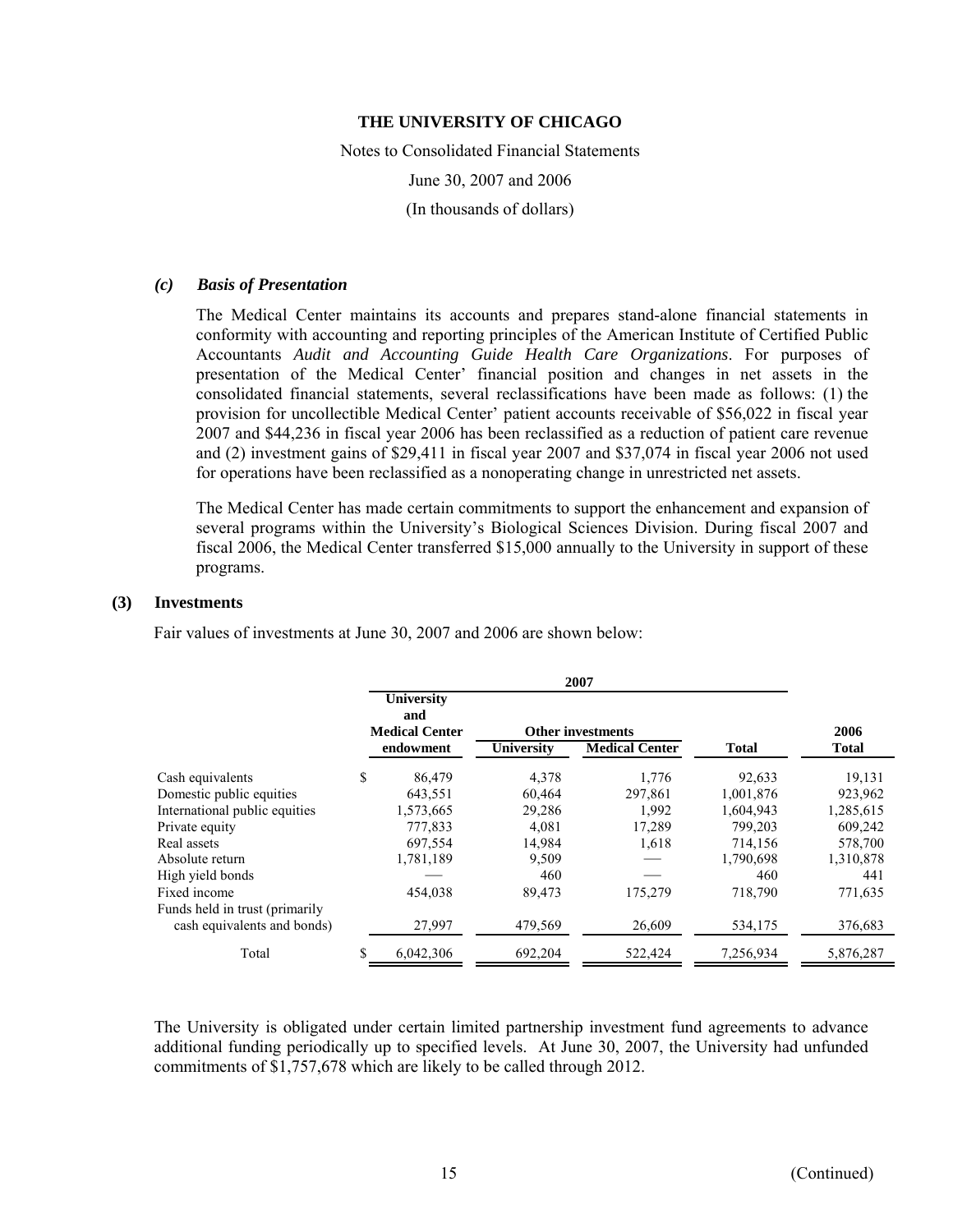Notes to Consolidated Financial Statements June 30, 2007 and 2006 (In thousands of dollars)

Changes in the fair value of endowment investments were as follows for the fiscal years ended June 30, 2007 and 2006:

|                                                                                                                                            |             |                   | 2007                            |                     |                             |  |
|--------------------------------------------------------------------------------------------------------------------------------------------|-------------|-------------------|---------------------------------|---------------------|-----------------------------|--|
|                                                                                                                                            |             | <b>University</b> | <b>Medical</b><br><b>Center</b> | <b>Consolidated</b> | 2006<br><b>Consolidated</b> |  |
| Investment return:<br>Endowment yield (interest,                                                                                           |             |                   |                                 |                     |                             |  |
| dividends, and rents)<br>Realized gains                                                                                                    | $\mathbf S$ | 90,655            | 3,289                           | 93,944              | 80,832                      |  |
| on investments<br>Unrealized gains                                                                                                         |             | 436,919           | 15,343                          | 452,262             | 437,818                     |  |
| on investments                                                                                                                             |             | 502,885           | 19,317                          | 522,202             | 254,886                     |  |
| Total investment<br>return                                                                                                                 |             | 1,030,459         | 37,949                          | 1,068,408           | 773,536                     |  |
| Endowment payout                                                                                                                           |             | (195, 715)        | (7,249)                         | (202,964)           | (185, 664)                  |  |
| Net investment<br>return                                                                                                                   |             | 834,744           | 30,700                          | 865,444             | 587,872                     |  |
| Other changes in endowment<br>investments:<br>Gifts and pledge payments<br>received in cash<br>Transfers to create funds<br>functioning as |             | 140,983           | 352                             | 141,335             | 64,426                      |  |
| endowment<br>Other changes                                                                                                                 |             | 156,641<br>37,572 | 1,400                           | 156,641<br>38,972   | 71,133<br>2,544             |  |
| Total other<br>changes in<br>endowment<br>investments                                                                                      |             | 335,196           | 1,752                           | 336,948             | 138,103                     |  |
| Net change in<br>endowment<br>investments                                                                                                  |             | 1,169,940         | 32,452                          | 1,202,392           | 725,975                     |  |
| Endowment investments at:<br>Beginning of year                                                                                             |             | 4,662,286         | 177,628                         | 4,839,914           | 4,113,939                   |  |
| End of year                                                                                                                                | \$          | 5,832,226         | 210,080                         | 6,042,306           | 4,839,914                   |  |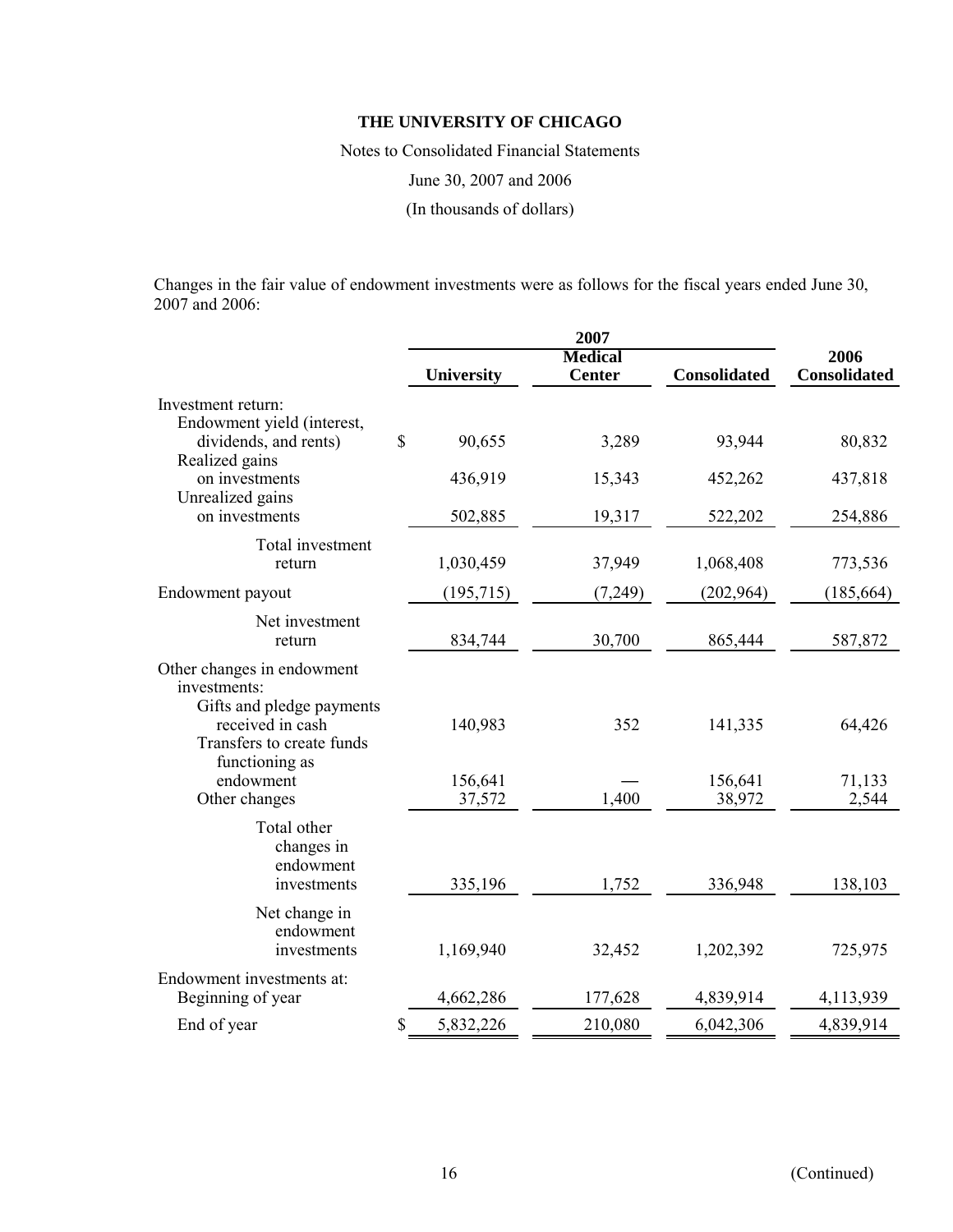Notes to Consolidated Financial Statements June 30, 2007 and 2006 (In thousands of dollars)

# **(4) Notes and Accounts Receivable**

Components of notes and accounts receivable at June 30, 2007 and 2006 are shown below:

|                                                            | 2007         |                                 | 2006              |                                 |  |
|------------------------------------------------------------|--------------|---------------------------------|-------------------|---------------------------------|--|
|                                                            | University   | <b>Medical</b><br><b>Center</b> | <b>University</b> | <b>Medical</b><br><b>Center</b> |  |
| Patients                                                   | \$<br>79,090 | 123,317                         | 106,275           | 145,036                         |  |
| Students:                                                  |              |                                 |                   |                                 |  |
| Loans                                                      | 111,675      |                                 | 106,815           |                                 |  |
| Tuition and fees                                           | 2,332        |                                 | 2,924             |                                 |  |
| U.S. Government                                            | 28,144       |                                 | 24,523            |                                 |  |
| All other                                                  | 79,130       |                                 | 63,781            |                                 |  |
| Subtotal                                                   | 300,371      | 123,317                         | 304,318           | 145,036                         |  |
| Less allowance for doubtful<br>accounts (primarily patient |              |                                 |                   |                                 |  |
| receivables)                                               | (69, 844)    | (29,160)                        | (94, 593)         | (35, 125)                       |  |
| Total                                                      | 230,527      | 94,157                          | 209,725           | 109,911                         |  |

# **(5) Land, Buildings, Equipment, and Books**

Components of land, buildings, equipment, and books at June 30, 2007 and 2006 are shown below:

|                               | 2007                 |  |                                 | 2006                 |                                 |
|-------------------------------|----------------------|--|---------------------------------|----------------------|---------------------------------|
|                               | University           |  | <b>Medical</b><br><b>Center</b> | University           | <b>Medical</b><br><b>Center</b> |
| Land                          | \$<br>51,400         |  | 33,093                          | 41,117               | 33,093                          |
| <b>Buildings</b><br>Equipment | 1,517,929<br>313,572 |  | 565,718<br>345,667              | 1,434,157<br>291,932 | 512,399<br>317,205              |
| <b>Books</b>                  | 210,731              |  |                                 | 197,832              |                                 |
| Construction in-progress      | 219,868              |  | 88,830                          | 100,293              | 91,560                          |
| Subtotal                      | 2,313,500            |  | 1,033,308                       | 2,065,331            | 954,257                         |
| Less accumulated depreciation | (848, 339)           |  | (499,858)                       | (764, 769)           | (456, 913)                      |
| Total                         | \$<br>1,465,161      |  | 533,450                         | 1,300,562            | 497,344                         |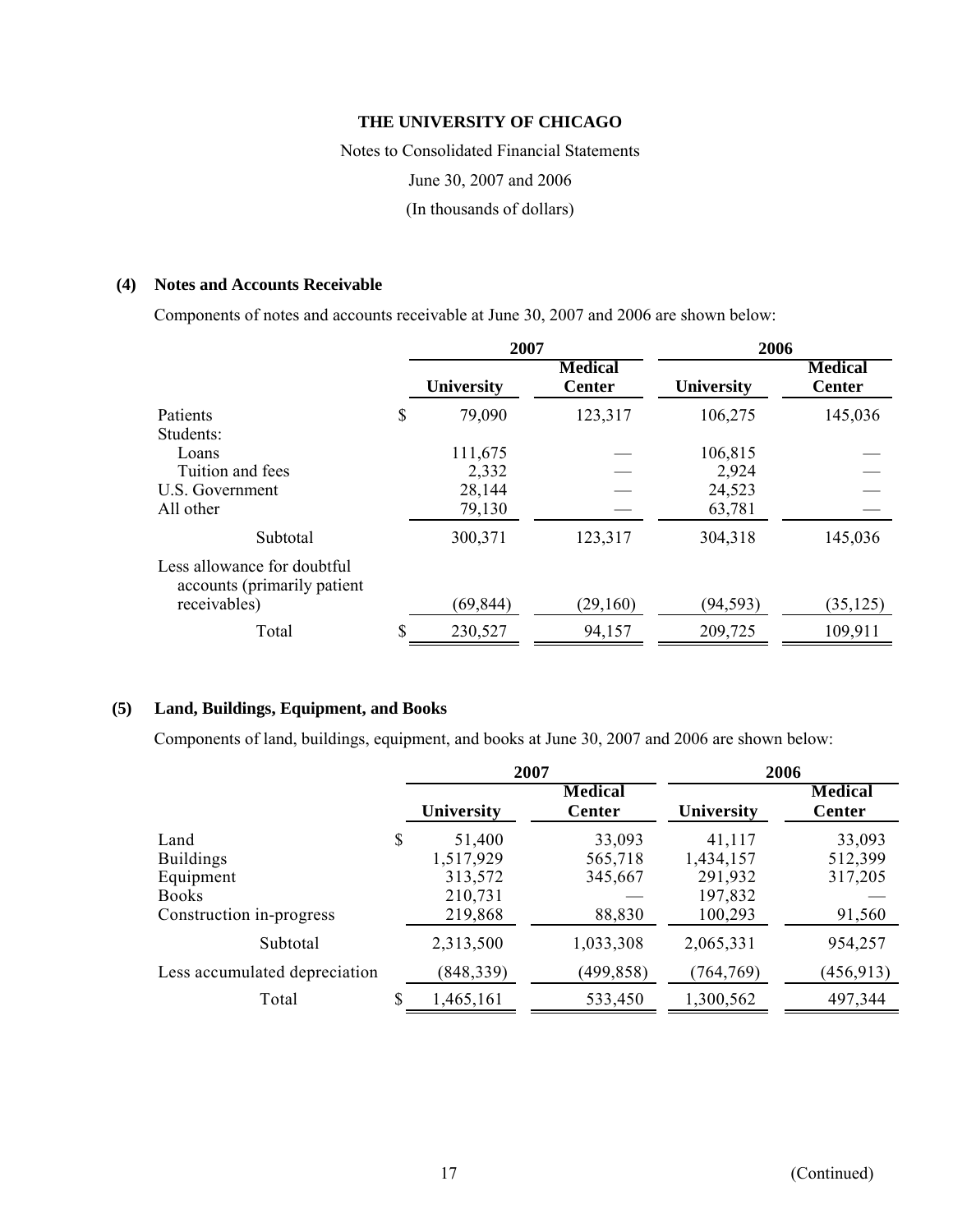Notes to Consolidated Financial Statements June 30, 2007 and 2006 (In thousands of dollars)

#### **(6) Notes and Bonds Payable**

Notes and bonds payable at June 30, 2007 and 2006 are shown below:

|                                                  | <b>Fiscal year</b> |                       |           |           |
|--------------------------------------------------|--------------------|-----------------------|-----------|-----------|
| University:                                      | maturity           | Interest rate         | 2007      | 2006      |
| Fixed rate:                                      |                    |                       |           |           |
| Illinois Educational Facilities Authority (IEFA) |                    |                       |           |           |
| Series 1993                                      | 2014               | \$<br>$5.9\% - 6.0\%$ | 2,975     | 3,300     |
| Series 1998A                                     | 2039               | $5.0\% - 5.3\%$       | 123,415   | 124,945   |
| Series 2001A                                     | 2042               | 5.3%                  | 2.860     | 2.860     |
| Series 2003A                                     | 2034               | $4.0\% - 5.3\%$       | 186,775   | 191,275   |
| Illinois Finance Authority (IFA)                 |                    |                       |           |           |
| Series 2004A                                     | 2035               | 5.0%                  | 100,000   | 100,000   |
| Series 2004C                                     | 2040               | 3.8%                  | 78,574    | 78,677    |
| Series 2007                                      | 2047               | 5.0%                  | 244,030   |           |
| Illinois Health Facilities Authority             |                    |                       |           |           |
| $(IHFA)$ – Series 1985                           | 2021               | 5.5%                  | 61,500    | 61,615    |
| Unamortized premium                              |                    |                       | 7,786     | 2,818     |
| Total fixed rate                                 |                    |                       | 807,915   | 565,490   |
| Variable rate:                                   |                    |                       |           |           |
| Illinois Student Assistance Commission (ISAC)    | 2006               | 5.0%                  | 69,095    | 66,504    |
| IEFA:                                            |                    |                       |           |           |
| Series 1985 NORC                                 | 2007               |                       |           | 10        |
| Pooled financing program                         | 2011               | 3.7%                  | 2,268     | 7,543     |
| Series 1998B                                     | 2026               | 4.1%                  | 90,090    | 90,090    |
| Series 2001B-1                                   | 2037               | 3.5%                  | 60.000    | 60,000    |
| Series 2001B-2                                   | 2037               | 4.0%                  | 40,000    | 40,000    |
| Series 2001B-3                                   | 2037               | 3.7%                  | 72,265    | 72,265    |
| Series 2003B                                     | 2034               | 3.7%                  | 48,113    | 49,076    |
| $IFA - Series 2004B$                             | 2035               | 3.7%                  | 100,000   | 100,000   |
| Bank line of credit (\$100,000 available)        | 2007               | 5.5%                  | 96,100    | 53,000    |
| Total variable rate                              |                    |                       | 577,931   | 538,488   |
| <b>Total University</b>                          |                    |                       | 1,385,846 | 1,103,978 |
| Medical Center:                                  |                    |                       |           |           |
| Fixed rate:                                      |                    |                       |           |           |
| IHFA:                                            |                    |                       |           |           |
| Series 2001 Serial bond                          | 2024               | 5.1%                  | 34,440    | 35,605    |
| Series 2001 Term bond                            | 2032               | 5.0%                  | 28,100    | 28,100    |
| Series 2001 Term bond                            | 2037               | 5.1%                  | 24,065    | 24,065    |
| Series 2003 Serial bond                          | 2015               | $4.0 - 5.0\%$         | 50,515    | 55,840    |
| Unamortized premium                              |                    |                       | 2,211     | 2,734     |
| Total fixed rate                                 |                    |                       | 139,331   | 146,344   |
| Variable rate:                                   |                    |                       |           |           |
| IHFA:                                            |                    |                       |           |           |
| Series 1994C                                     | 2027               | 3.9%                  | 55,400    | 55,400    |
| Series 1998                                      | 2027               | 4.0%                  | 112,000   | 112,900   |
| IEFA pooled financing program                    | 2038               | 3.7%                  | 97,004    | 56,866    |
| Bank line of credit (\$15,000 available)         |                    |                       |           |           |
| Total variable rate                              |                    |                       | 264,404   | 225,166   |
| <b>Total Medical Center</b>                      |                    |                       | 403,735   | 371,510   |
| Total notes and bonds payable                    |                    | \$                    | 1,789,581 | 1,475,488 |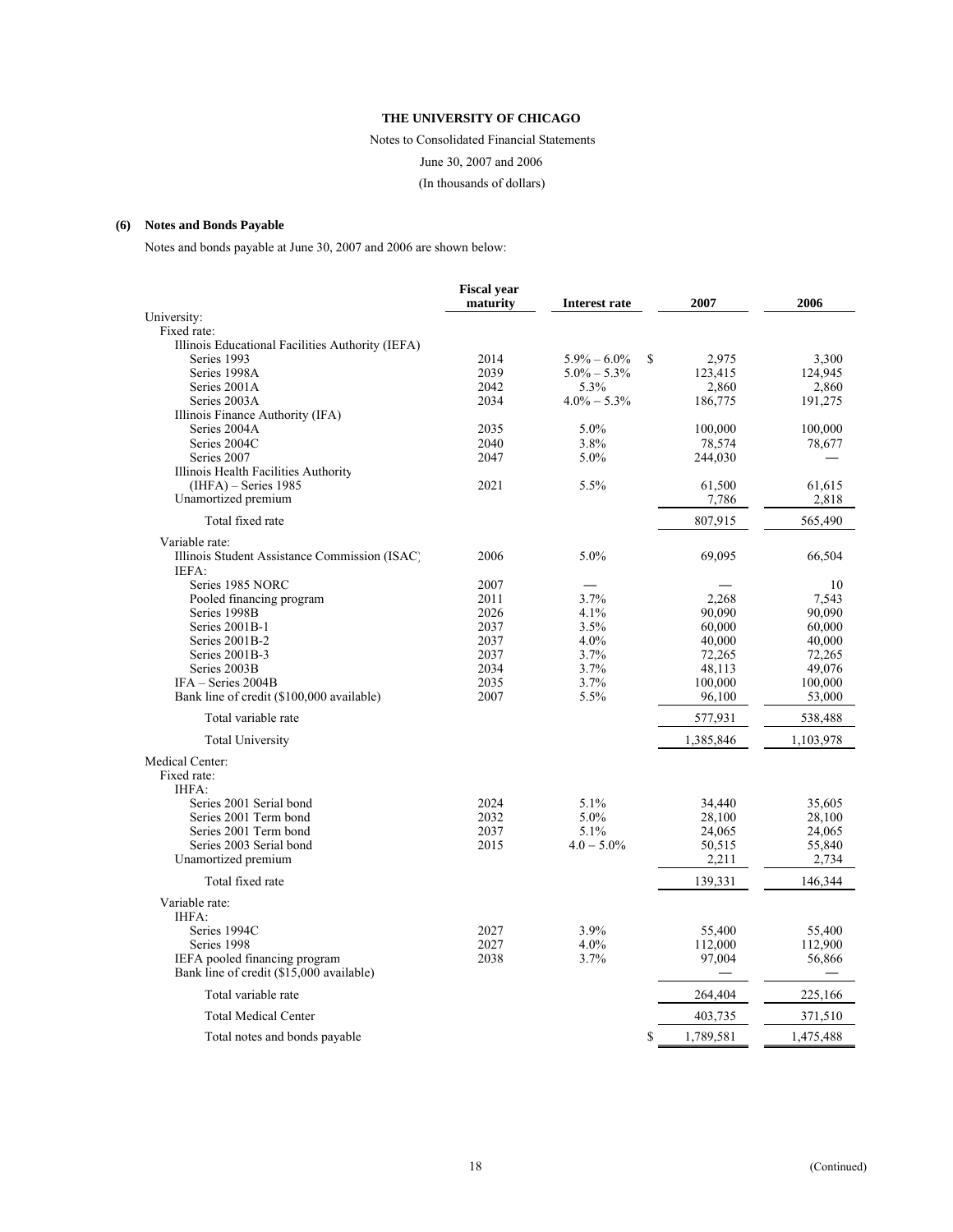Notes to Consolidated Financial Statements June 30, 2007 and 2006 (In thousands of dollars)

During fiscal 2007, the University issued \$244,030 in fixed rate revenue bonds through the IFA and the Medical Center issued \$41,000 in variable rate bonds through the IEFA pooled financing program. Proceeds from these bonds are being used to finance the construction and renovation of certain educational and hospital facilities.

In order to reduce exposure to adjustable interest rates on variable rate debt, the University entered into a 35-year interest rate swap agreement in November 2004. The agreement has the effect of fixing the rate of interest at 3.8% for the IFA Series 2004C variable rate debt. The fair value of this swap agreement is the estimated amount that the University would pay or receive to terminate the agreement as of the consolidated balance sheet date, taking into account current interest rates and the current credit worthiness of the swap counter party. At June 30, 2007 and 2006, the fair value of the interest rate swap agreement was an accrued asset of \$966 and \$1,315, respectively. This financial instrument involves counter party credit exposure. The counter party for this swap transaction is a major financial institution that meets the University's criteria for financial stability and credit worthiness.

As of June 30, 2007 and 2006, the total principal amount of indebtedness considered to be legally extinguished and, therefore, excluded from the University notes and bonds payable was \$77,535 and \$79,700, respectively.

Principal payments required for University notes and bonds in each of the five years ending June 30, 2008 through 2012 are approximately \$11,507; \$11,434; \$13,028; \$15,126; and \$14,627 respectively.

Principal payments required in each of the five years ending June 30, 2008 through 2012 for the Medical Center's notes and bonds are approximately \$8,535; \$8,845; \$8,615; \$8,965; and \$9,420 respectively.

Included in the University's and Medical Center's notes and bonds payable are \$577,931 and \$264,404, respectively, of variable rate notes and bonds maturing through fiscal year 2038. In the event the University's and Medical Center's remarketing agents are unable to remarket the notes and bonds, they become a demand note and require immediate payment.

The carrying value of long-term debt does not differ materially from its estimated fair value as of June 30, 2007 and 2006, based on quoted market prices for the same or similar issues.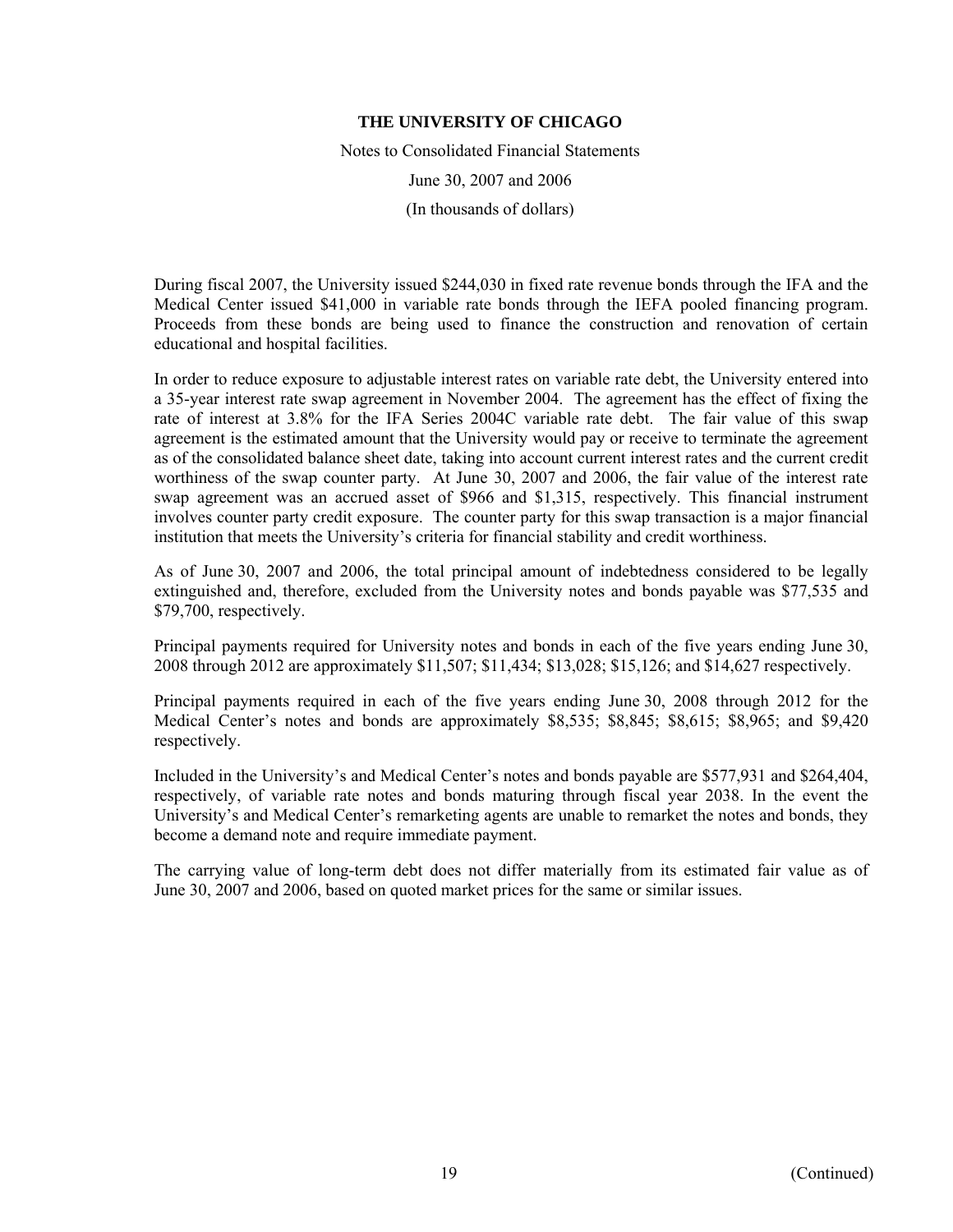Notes to Consolidated Financial Statements June 30, 2007 and 2006 (In thousands of dollars)

## **(7) Collateral for Notes and Bonds Payable**

The University notes and bonds payable are secured by certain physical properties with a carrying value of approximately \$225 as of June 30, 2007. In addition, at June 30, 2007, the University had approximately \$7,934 of assets held by trustees for debt service. ISAC bonds payable are fully collateralized by student loans receivable that are fully guaranteed by the federal government.

Each of the Medical Center's IHFA bond series is collateralized and subject to certain restrictions. The Medical Center's Series 1994, 1998, 2001, and 2003 bonds are guaranteed by a municipal bond insurance policy.

Payment on the University and Medical Center's IEFA Pooled Financing Program bonds is guaranteed by a bank letter of credit.

# **(8) Securities Loaned**

The University has an agreement with its investment custodian to lend University securities to brokers in exchange for a fee. Among other provisions that limit the University's risk, the security lending agreement specifies that the custodian is responsible for the lending of securities and obtaining adequate collateral from the borrower. Collateral is limited to cash, government securities, and irrevocable letters of credit. At June 30, 2007 and 2006, investment securities with an aggregate market value of \$532,412 and \$628,242, respectively, were loaned to various brokers and are returnable on demand. In exchange, the University received cash collateral of \$494,429 and \$539,719 and noncash collateral of \$49,576 and \$98,993, at June 30, 2007 and 2006, respectively. Cash collateral is reported as both an asset and liability of the University.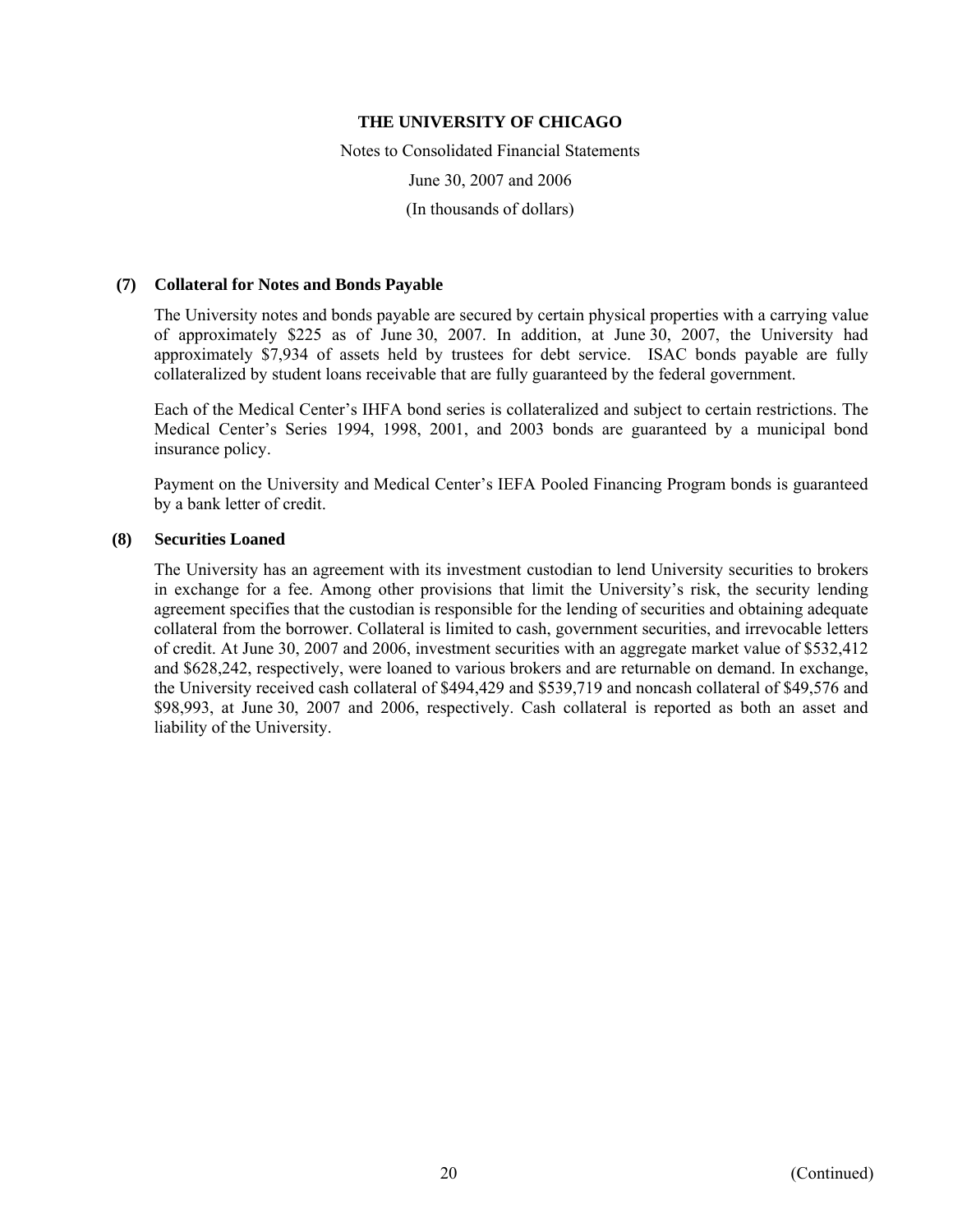Notes to Consolidated Financial Statements June 30, 2007 and 2006 (In thousands of dollars)

# **(9) Pledges**

Pledges receivable at June 30, 2007 and 2006 are shown below:

|                                                                                                        | 2007                    |                                 | 2006              |                                 |  |
|--------------------------------------------------------------------------------------------------------|-------------------------|---------------------------------|-------------------|---------------------------------|--|
|                                                                                                        | <b>University</b>       | <b>Medical</b><br><b>Center</b> | <b>University</b> | <b>Medical</b><br><b>Center</b> |  |
| Unconditional promises<br>expected to be collected in:<br>Less than one year<br>One year to five years | \$<br>80,546<br>137,012 | 3,950<br>18,022                 | 86,060<br>138,951 | 11,438<br>20,085                |  |
| More than five years                                                                                   | 45,109                  |                                 | 17,034            |                                 |  |
| Less unamortized discount and                                                                          | 262,667                 | 21,972                          | 242,045           | 31,523                          |  |
| allowance for uncollectible<br>pledges                                                                 | (69,740)                | (3, 542)                        | (57,496)          | (4,377)                         |  |
| Total                                                                                                  | 192,927                 | 18,430                          | 184,549           | 27,146                          |  |

In addition, at June 30 2007, the University has received promises to give \$51,275 which are conditional upon the raising of matching gifts from other sources. These amounts will be recognized as revenue in the periods in which the conditions are fulfilled.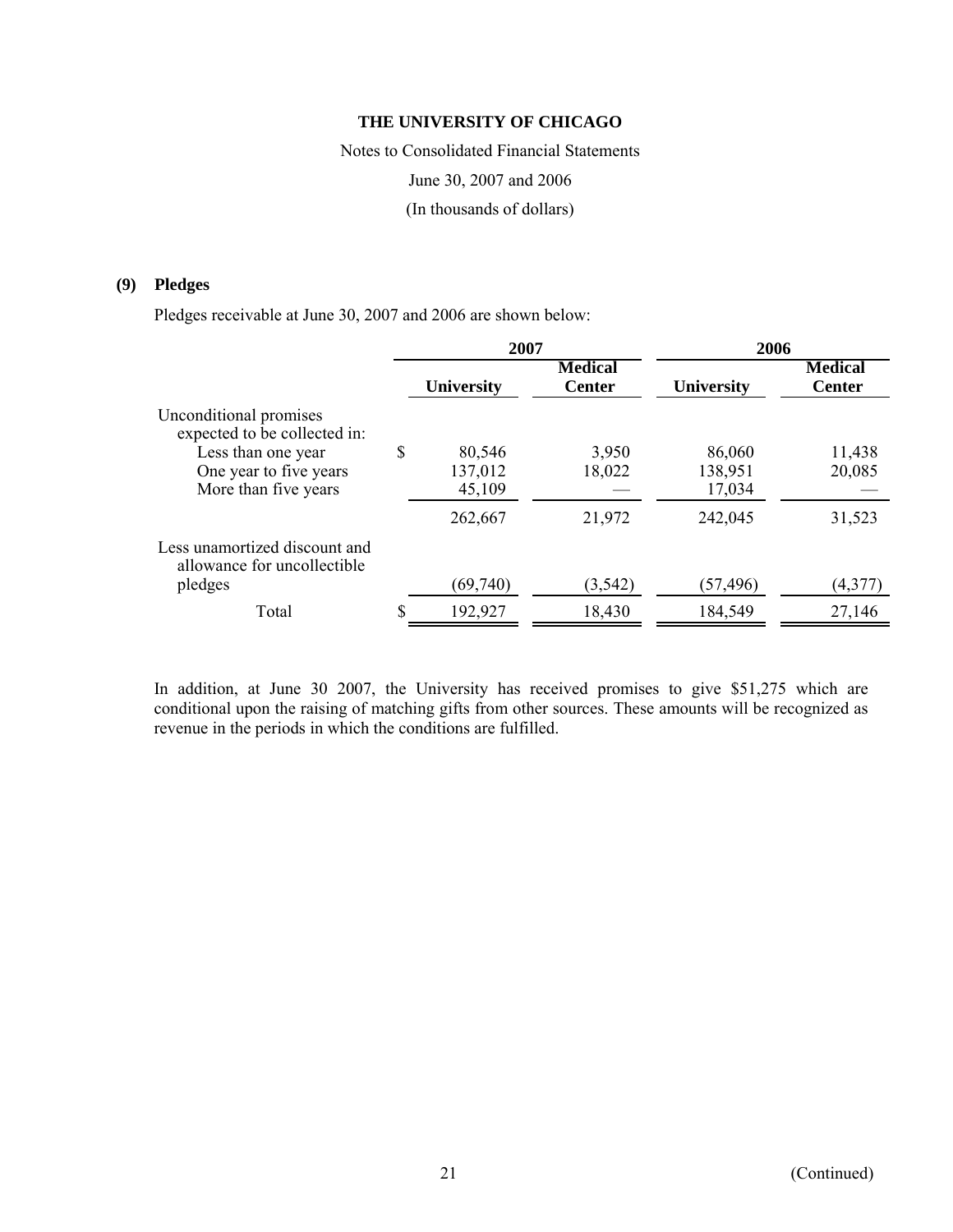Notes to Consolidated Financial Statements June 30, 2007 and 2006 (In thousands of dollars)

## **(10) Self-insurance Liability**

The University maintains a self-insurance program for medical malpractice liability. This program is supplemented with commercial excess insurance above the University's self-insurance retention, which, for the year ended June 30, 2007 was \$10,000 per claim and unlimited in annual aggregate. Claims in excess of \$10,000 are subject to an additional self-insurance retention limited to \$15,000 per claim and \$15,000 in annual aggregate. The Medical Center is included under this insurance program and is charged for their portion of self-insurance costs. The self-insurance retention for the year ended June 30, 2006 was \$15,000 per claim and unlimited in annual aggregate with claims in excess of \$15,000 subject to an additional self-insurance retention limited to \$10,000 per claim and \$10,000 in annual aggregate. The University and Medical Center also maintain a self-insurance program for workers' compensation and certain other liability claims.

Under the medical malpractice self-insurance program, the University makes annual contributions to a related trust fund at an actuarially determined rate that is intended to provide adequate funding of the self-insurance liability over a period of years. Actual settlements of medical malpractice claims may be more or less than the liability estimated by the University.

The medical malpractice self-insurance liability is the estimated present value of self-insured claims that will be settled in the future, and considers anticipated payout patterns as well as interest to be earned on available assets prior to payment. If the present value method was not used, the liability for medical malpractice self-insurance claims would be approximately \$45,500 higher than the amount recorded in the consolidated financial statements at June 30, 2007. The interest rate assumed in determining the present value was 6.3 %.

The estimated liability for incurred malpractice, workers' compensation, and other claims (filed and unfiled) as of June 30, 2007 and 2006 is presented below:

|                                                       |   | 2007                      |                          | 2006                      |                          |  |
|-------------------------------------------------------|---|---------------------------|--------------------------|---------------------------|--------------------------|--|
|                                                       |   | University                | <b>Medical</b><br>Center | University                | Medical<br><b>Center</b> |  |
| Medical malpractice<br>Workers' compensation<br>Other |   | 181,550<br>3,705<br>3,104 | 6,557                    | 162,547<br>3,624<br>4,429 | 6,934                    |  |
| Total                                                 | S | 188,359                   | 6,557                    | 170,600                   | 6,934                    |  |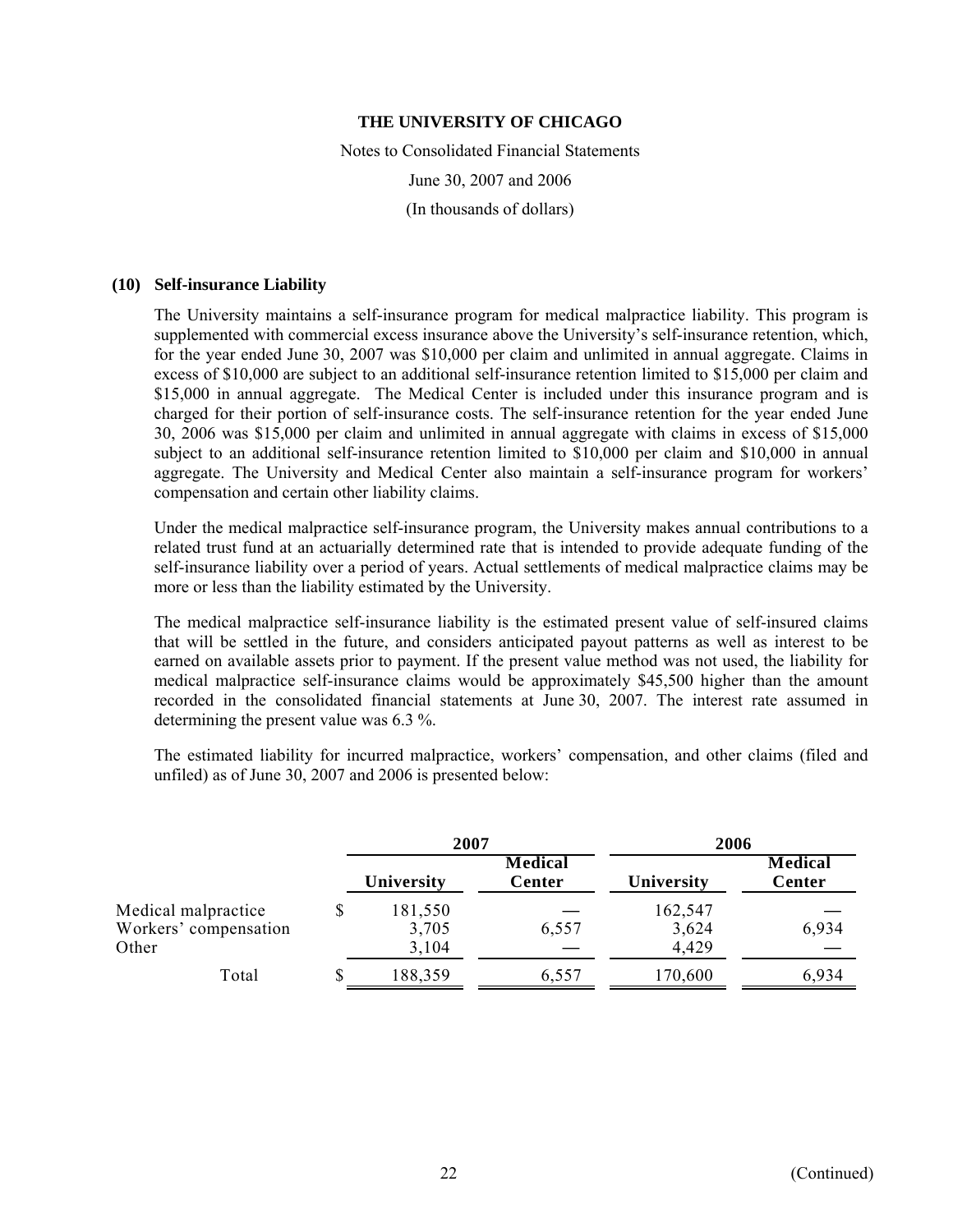Notes to Consolidated Financial Statements June 30, 2007 and 2006 (In thousands of dollars)

# **(11) Pension Plans and Other Postretirement Benefits**

Substantially all personnel of the University participate in either the defined contribution pension plan for academic staff or the defined benefit and contribution pension plans for nonacademic personnel. The majority of Medical Center employees participate in the University's pension plan for nonacademic employees. The University and Medical Center make annual contributions to the defined benefit pension plan at a rate necessary to maintain plan funding on an actuarially recommended basis. Based primarily on participation, the University and Medical Center share equally in contributions made to the defined benefit pension plan.

In addition to providing pension benefits, the University provides certain health care benefits for retired employees and a retirement incentive bonus for eligible faculty electing to participate in a retirement incentive program. In addition to a retirement bonus, all Medicare eligible tenured faculty who elect to participate in the retirement incentive program receive supplemental health insurance at no cost for themselves and their spouses. All other academic and nonacademic employees are entitled to supplemental health insurance coverage subject to deductibles, copayment provisions, and other limitations.

In fiscal 2007, the University adopted Financial Accounting Standards Board Statement No. 158 (SFAS 158), *Employers' Accounting for Defined Benefit Pension and Other Postretirement Plan*s. SFAS 158 requires an employer to recognize the funded status of defined benefit pension and other postretirement benefit plans in the statement of financial position at year-end and to recognize changes in the funded status as a change in unrestricted net assets in the year in which the changes occur.

The incremental effect for the adoption of SFAS 158 was an increase in the accrued pension and other postretirement benefit obligation of \$117,255 with a corresponding non-operating decrease in unrestricted net assets. The accumulated charge to unrestricted net assets consists of amounts that have not yet been recognized in net periodic benefit cost as follows: unrecognized actuarial loss of \$122,150, unrecognized transition obligation of \$7,577, and unrecognized prior service credit of \$12,472. These amounts will be subsequently recognized in future years as components of net periodic pension cost.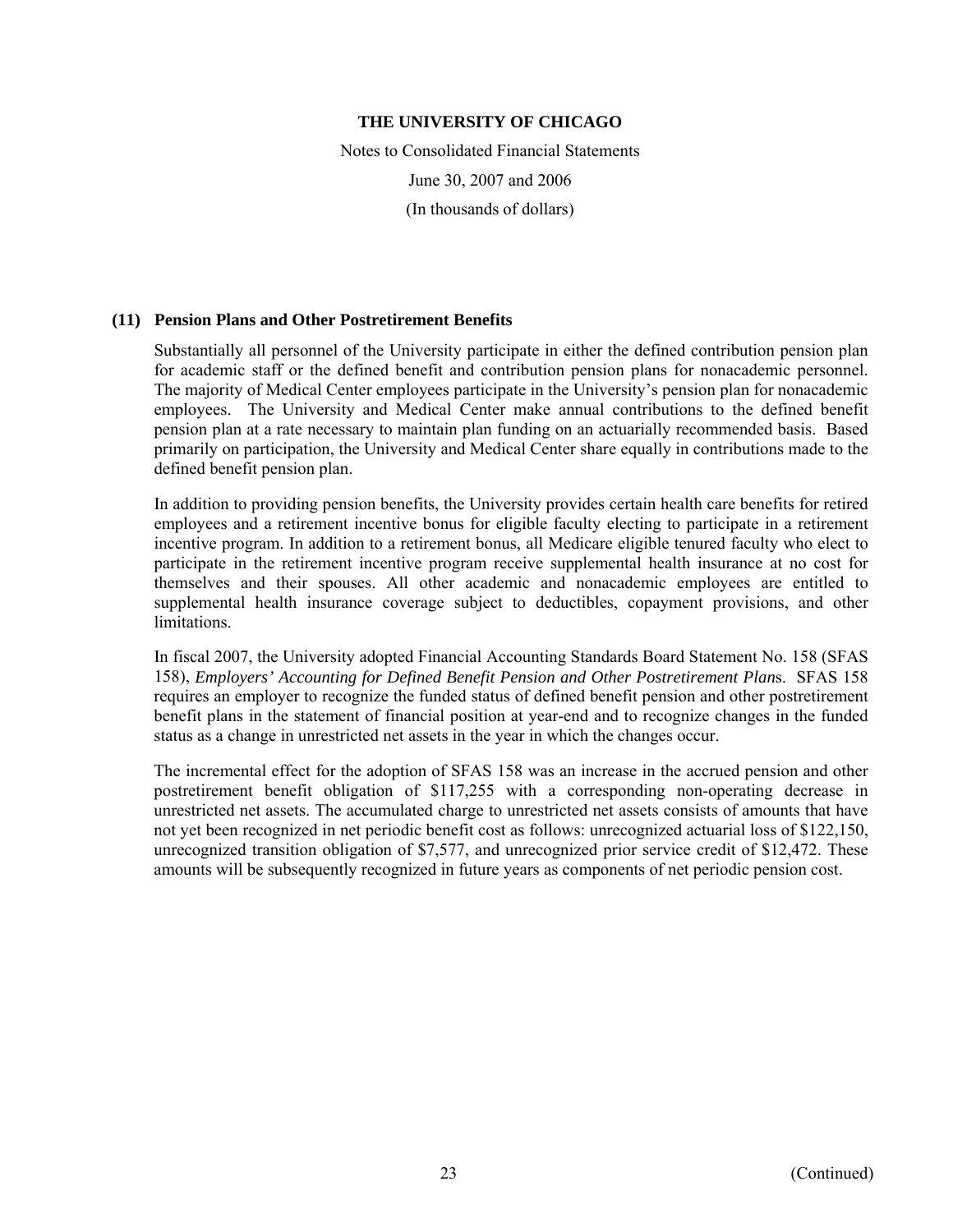Notes to Consolidated Financial Statements

June 30, 2007 and 2006

(In thousands of dollars)

The funded status and amounts recognized in the consolidated financial statements for the defined benefit pension plan and other postretirement benefit plans are shown below:

|                                           | <b>Defined benefit</b><br>pension plan |           | <b>Other postretirement</b><br>benefit plans |            |
|-------------------------------------------|----------------------------------------|-----------|----------------------------------------------|------------|
|                                           | 2007                                   | 2006      | 2007                                         | 2006       |
|                                           |                                        |           |                                              |            |
| Change in benefit obligation:             |                                        |           |                                              |            |
| Benefit obligation at beginning of year   | \$<br>403,771                          | 455,920   | 129,844                                      | 142,043    |
| Service cost                              | 24,513                                 | 31,176    | 5,663                                        | 7,157      |
| Interest cost                             | 25,227                                 | 22,369    | 8,028                                        | 6,950      |
| Benefits paid                             | (27, 944)                              | (25, 104) | (8, 850)                                     | (6,020)    |
| Actuarial (gain) loss, net                | (2,359)                                | (80, 590) | 8,515                                        | (20, 286)  |
| Benefit obligation at end of year         | \$<br>423,208                          | 403,771   | 143,200                                      | 129,844    |
| Change in fair value of plan assets:      |                                        |           |                                              |            |
| Fair value of plan assets                 |                                        |           |                                              |            |
| at beginning of year                      | \$<br>324,998                          | 304,642   | 27,920                                       | 30,961     |
| Actual return on plan assets              | 63,100                                 | 35,460    | 3,664                                        | 1,303      |
| <b>Employer contributions</b>             | 2,939                                  | 10,000    | 3,634                                        | 1,676      |
| Benefits paid                             | (27, 944)                              | (25, 104) | (8, 850)                                     | (6,020)    |
| Fair value of plan assets at end of year  | \$<br>363,093                          | 324,998   | 26,368                                       | 27,920     |
|                                           |                                        |           |                                              |            |
| Funded status                             | \$<br>(60, 115)                        | (78, 773) | (116, 832)                                   | (101, 924) |
| Unrecognized actuarial loss               |                                        | 84,673    |                                              | 82,778     |
| Unrecognized transition obligation        |                                        |           |                                              | 8,946      |
| Unrecognized prior service cost (benefit) |                                        | 8,584     |                                              | (22,316)   |
| Net amount recognized                     |                                        | 14,484    |                                              | (32, 516)  |
| Amount recognized in consolidated         |                                        |           |                                              |            |
| financial statements:                     |                                        |           |                                              |            |
| Asset                                     | \$                                     | 14,484    |                                              |            |
| Liability                                 | (60, 115)                              |           | (116, 832)                                   | (32,516)   |
| Amount recognized                         | \$<br>(60, 115)                        | 14,484    | (116, 832)                                   | (32, 516)  |

The accumulated benefit obligation (ABO) for the defined benefit pension plan was \$339,308 and \$324,333 at June 30, 2007 and 2006, respectively.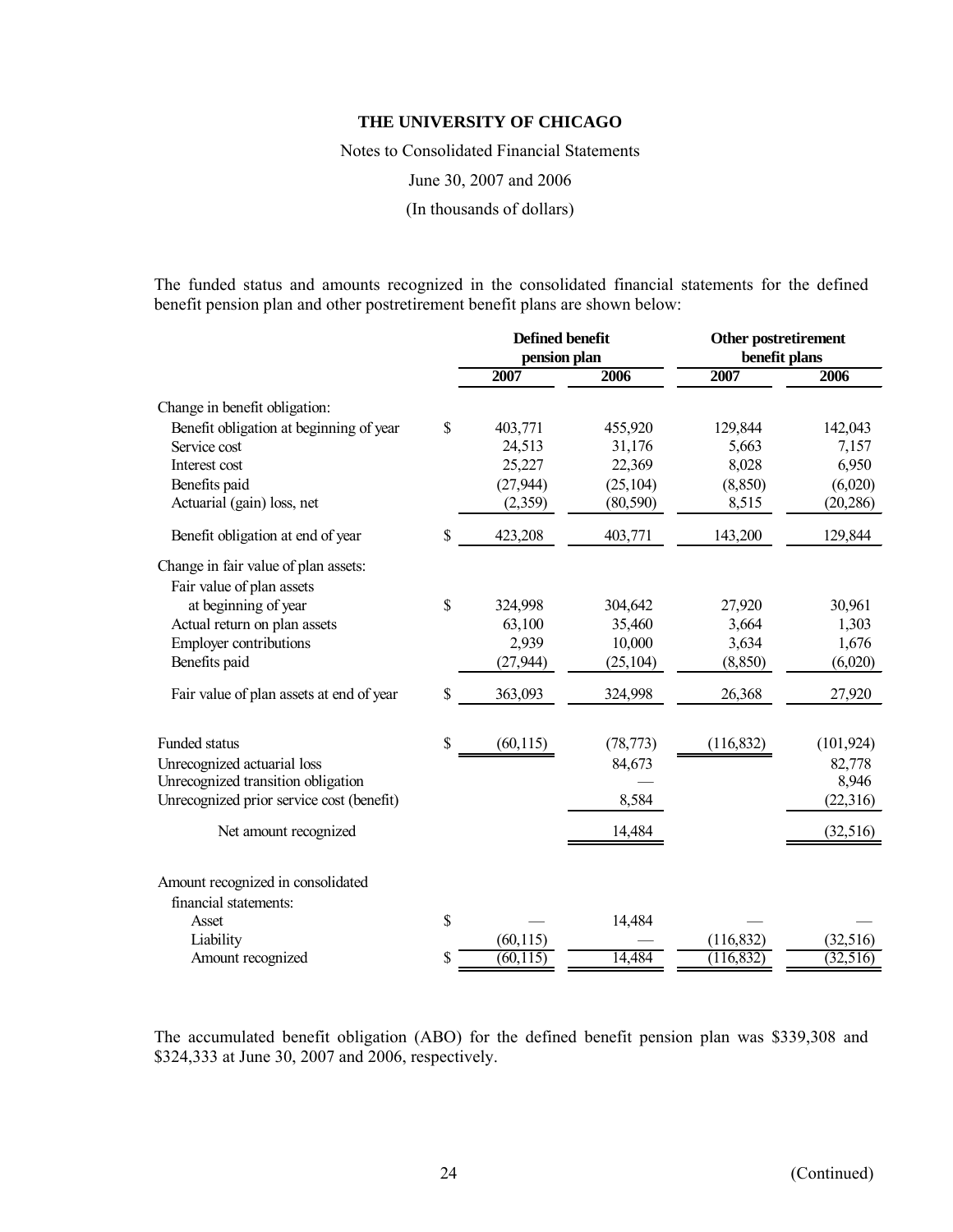Notes to Consolidated Financial Statements June 30, 2007 and 2006 (In thousands of dollars)

At June 30, 2006, plan assets exceeded the ABO eliminating the need to maintain a minimum pension liability. This situation required the reversal of the \$70,432 minimum pension liability adjustment recorded in fiscal 2005, which is reported as a nonoperating change in unrestricted net assets in the consolidated statements of activities in fiscal 2006.

# *Components of Net Periodic Benefit Cost*

|                                                                      | <b>Defined benefit</b><br>pension plan |                 | <b>Other postretirement</b><br>benefit plans |         |
|----------------------------------------------------------------------|----------------------------------------|-----------------|----------------------------------------------|---------|
|                                                                      | 2007                                   | 2006            | 2007                                         | 2006    |
| Service cost                                                         | \$<br>24,513                           | 31,176          | 5,663                                        | 7,157   |
| Interest cost                                                        | 25,227                                 | 22,369          | 8,028                                        | 6,950   |
| Expected return on plan assets<br>Amortization of prior service      | (23, 628)                              | (23, 572)       | (1,691)                                      | (2,012) |
| cost (benefit)<br>Amortization of transition                         | 1,038                                  | 1,038           | (2,298)                                      | (2,298) |
| obligation<br>Amortization of actuarial                              |                                        |                 | 1,370                                        | 1,370   |
| loss                                                                 | 5,638                                  | 10,484          | 4,373                                        | 5,317   |
| Net periodic benefit                                                 |                                        |                 |                                              |         |
| cost                                                                 | \$<br>32,788                           | 41,495          | 15,445                                       | 16,484  |
| Amounts included in the<br>consolidated statements of<br>activities: |                                        |                 |                                              |         |
| University<br>Medical Center                                         | \$<br>31,319<br>1,469                  | 36,495<br>5,000 | 15,445                                       | 16,484  |
| Total                                                                | \$<br>32,788                           | 41,495          | 15,445                                       | 16,484  |

Defined contribution pension plan costs included in the consolidated statements of activities amounted to \$33,289 in fiscal 2007 and \$31,088 in fiscal 2006 for the University and \$6,300 in fiscal 2007 and \$6,100 in fiscal 2006 for the Medical Center.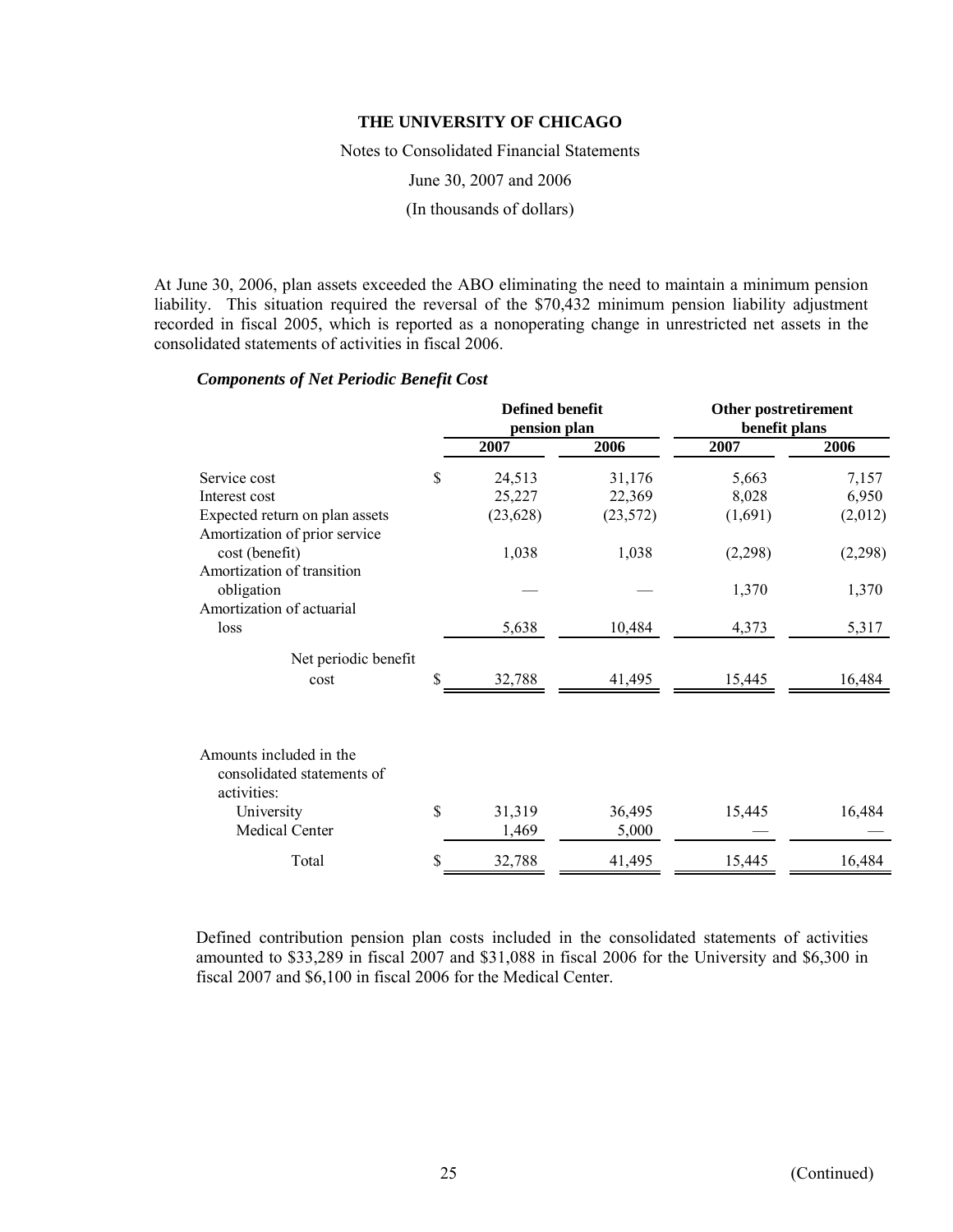Notes to Consolidated Financial Statements June 30, 2007 and 2006 (In thousands of dollars)

# *(b) Actuarial Assumptions*

The weighted average assumptions used in the accounting for the pension and other postretirement benefit plans are shown below:

|                                | Defined benefit<br>pension plan |         |               | Other postretirement |
|--------------------------------|---------------------------------|---------|---------------|----------------------|
|                                |                                 |         | benefit plans |                      |
|                                | 2007                            | 2006    | 2007          | 2006                 |
| Discount rate                  | $6.4\%$                         | $6.4\%$ | $6.4\%$       | 6.4%                 |
| Expected return on plan assets | 8.0                             | 8.0     | 6.5           | 6.5                  |
| Rate of compensation increase  | 4.2                             | 4.2     | 4.2           | 4.2                  |
| Health care cost trend rates:  |                                 |         |               |                      |
| Next two fiscal years          |                                 |         | $8.0 - 9.0$   | $9.0 - 10.0$         |
| Next seven fiscal years        |                                 |         | $5.0 - 7.0$   | $5.0 - 8.0$          |
| Thereafter                     |                                 |         | 5.0           | 5.0                  |
|                                |                                 |         |               |                      |

The expected return on plan assets assumptions for both the defined benefit pension plan and the other postretirement benefit plans is based on historical returns for similar investment portfolios.

Assumed health care cost trend rates have a significant effect on the amounts reported for health care plans. A one-percentage point change in assumed health care cost trend rates would have the following effects for the fiscal years ended June 30:

|                                                                                                                         |     | 2007               | 2006                |
|-------------------------------------------------------------------------------------------------------------------------|-----|--------------------|---------------------|
| Effect on total service cost and interest cost:<br>One percentage point increase<br>One-percentage point decrease       | \$. | 2,110<br>(1,648)   | 2,330<br>(1,749)    |
| Effect on year-end postretirement benefit obligation:<br>One-percentage point increase<br>One percentage point decrease |     | 19,280<br>(15,568) | 16,397<br>(13, 281) |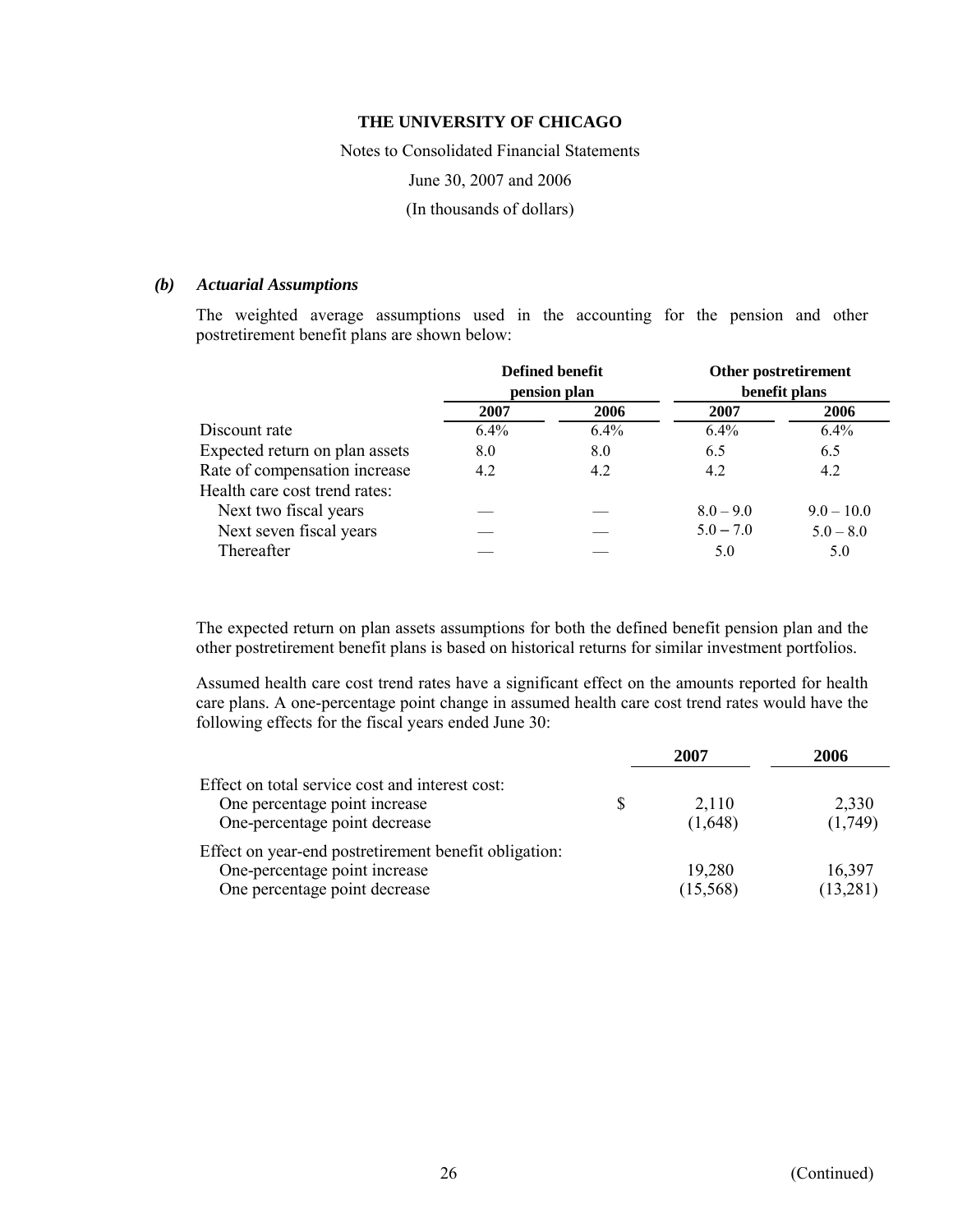Notes to Consolidated Financial Statements June 30, 2007 and 2006 (In thousands of dollars)

# *(c) Plan Assets*

Weighted-average asset allocations by asset category are as follows:

|                               |     | Defined benefit<br>pension plan                   | Other postretirement<br>benefit plans |                         |
|-------------------------------|-----|---------------------------------------------------|---------------------------------------|-------------------------|
|                               | 200 | 2006                                              | 2007                                  | 2006                    |
| Domestic public equities      |     | $\frac{0}{0}$<br>$\overline{\mathcal{O}}_0$<br>66 | $\overline{\%}$<br>64                 | $\sqrt[0]{\phantom{0}}$ |
| International public equities |     | 20                                                |                                       |                         |
| Fixed income                  | 14  | 14                                                | 36                                    |                         |
|                               |     | σ7,<br>$\sqrt{2}$<br>$\mathbf{u}$                 | $\frac{0}{0}$                         | $\frac{0}{2}$           |

Plan assets for the defined benefit pension plan are managed through the Teachers Insurance and Annuity Association and College Retirement Equities Fund. The target asset allocation of 65% domestic public equities, 20% international public equities, and 15% fixed income securities are meant to result in a favorable long-term rate of return from a diversified portfolio of equity and fixed income investments. Plan assets for the other postretirement benefit plans are managed by the University and have a target asset allocation of 50% domestic public equities and 50% fixed income securities. Typical health plans have high and variable cash needs. The asset allocation targets reflect the assumption that cash flow out of plan assets is not expected in the short-term.

# *(d) Contributions*

The University expects to make a \$1,734 contribution to its postretirement health care plan and, along with the Medical Center, expects to make a \$22,657 contribution to the defined benefit pension plan in fiscal 2008.

#### *(e) Estimated Future Benefits Payments*

The following benefit payments, which reflect expected future service, are expected to be paid for each of the fiscal years ending June 30:

| <b>Defined</b><br>benefit<br>pension<br>plan | <b>Other</b><br>postretirement<br>benefit plans |
|----------------------------------------------|-------------------------------------------------|
| \$<br>19,819                                 | 5,961                                           |
| 19,657                                       | 5,758                                           |
| 20,873                                       | 6,571                                           |
| 22,032                                       | 8,113                                           |
| 23,790                                       | 7,670                                           |
| 147,021                                      | 45,215                                          |
|                                              |                                                 |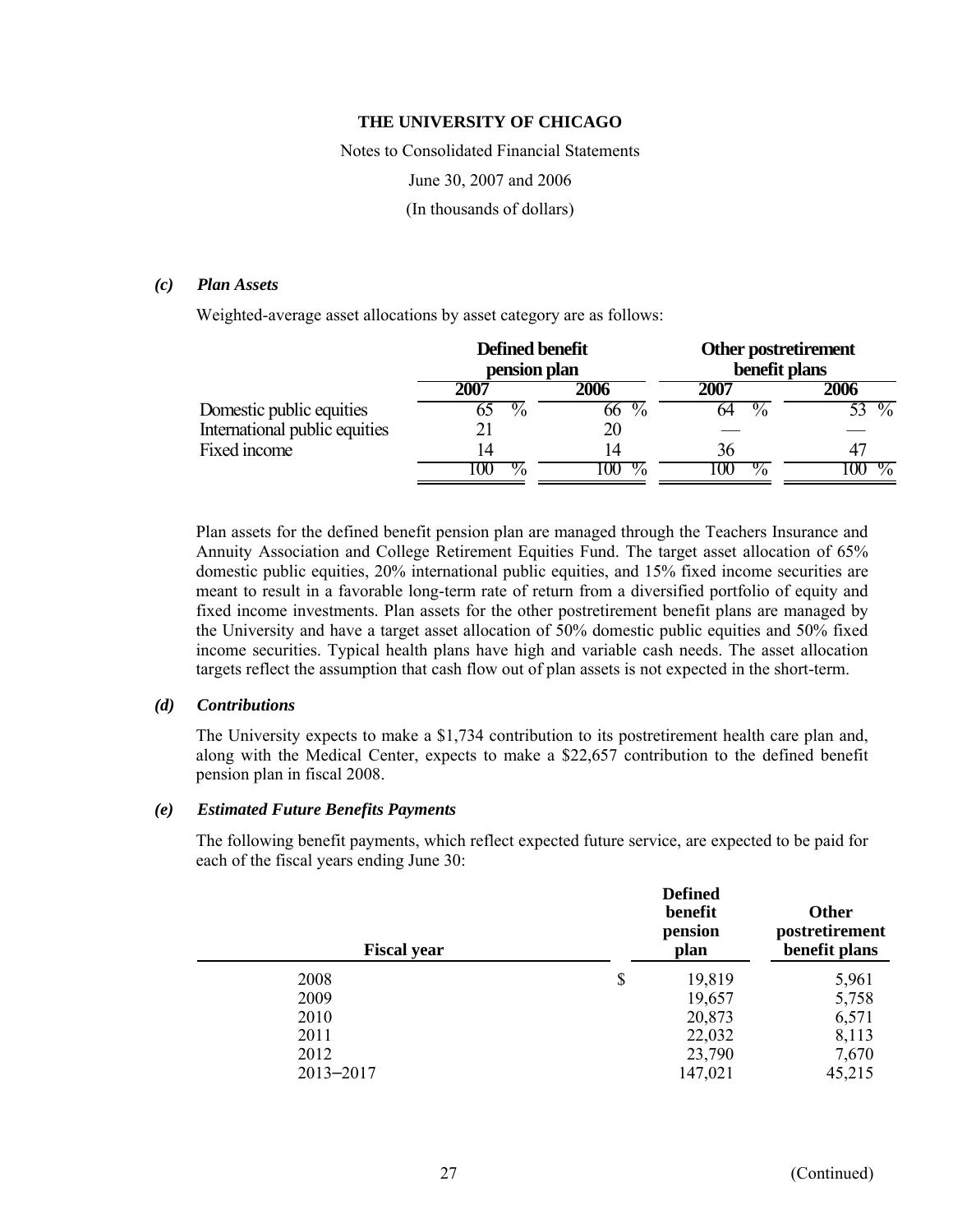Notes to Consolidated Financial Statements June 30, 2007 and 2006 (In thousands of dollars)

# *(f) Prescription Drug Act*

The Medicare Prescription Drug, Improvement and Modernization Act of 2003 (the Act) was signed into law in December 2003. The Act provides for special tax-free subsidies to employers that offer retiree medical benefit plans with qualifying drug coverage. The University's postretirement plan currently meets Medicare's criteria for the tax-free subsidy because the University's plan provides for a higher level of reimbursement than Medicare. The University has recognized the effect of this subsidy in the calculation of its post-retirement benefit obligation, the impact of which is to reduce the benefit obligation by \$34,730 and \$37,737 at June 30, 2007 and 2006, respectively.

# *(g) Curtailed Pension Plan*

The Medical Center maintains a separate noncontributory defined benefit pension plan on behalf of a former affiliated organization. Prior to assumption, the benefit plan was curtailed by freezing participation and benefit accruals. At June 30, 2007 and 2006, the ABO for the plan exceeded the plan's assets thus creating an unfunded accumulated benefit obligation requiring the recording of a minimum pension liability adjustment of \$2,210 and \$7,607 at June 30, 2007 and 2006, respectively.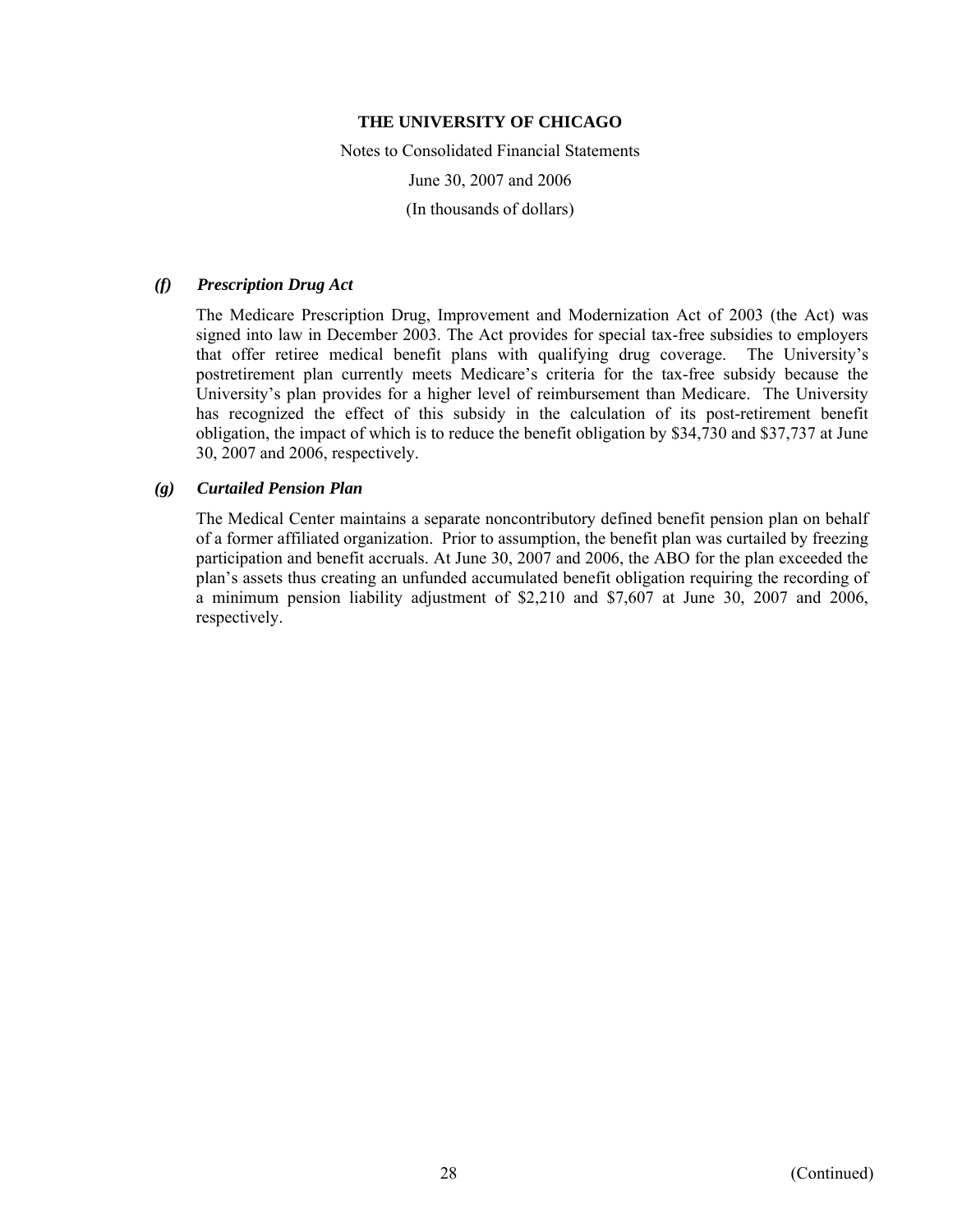Notes to Consolidated Financial Statements June 30, 2007 and 2006 (In thousands of dollars)

# **(12) Functional Classification of Expenses**

Expenses by functional classification for the years ended June 30, 2007 and 2006 are shown below:

| 2007      | 2006                                                                           |
|-----------|--------------------------------------------------------------------------------|
|           |                                                                                |
|           |                                                                                |
| 660,696   | 610,078                                                                        |
| 235,682   | 217,316                                                                        |
| 122,352   | 110,854                                                                        |
| 17,685    | 17,761                                                                         |
|           | 39,046                                                                         |
|           | 94,117                                                                         |
|           | 78,446                                                                         |
|           | 32,793                                                                         |
| 1,293,535 | 1,200,411                                                                      |
|           |                                                                                |
|           | 106,343                                                                        |
|           | 50,220                                                                         |
| 36,857    | 33,469                                                                         |
| 4,170     | 4,168                                                                          |
| 9,887     | 6,099                                                                          |
| 4,138     | 1,561                                                                          |
| 204,149   | 201,860                                                                        |
| 1,497,684 | 1,402,271                                                                      |
|           |                                                                                |
|           | 806,540                                                                        |
|           | 90,126                                                                         |
| 980,642   | 896,666                                                                        |
| 2,478,326 | 2,298,937                                                                      |
|           | 39,227<br>95,745<br>81,632<br>40,516<br>95,531<br>53,566<br>879,989<br>100,653 |

The University's primary program services are instruction and research. Expenses reported as auxiliary enterprises, library, and student services are incurred in support of these primary program activities.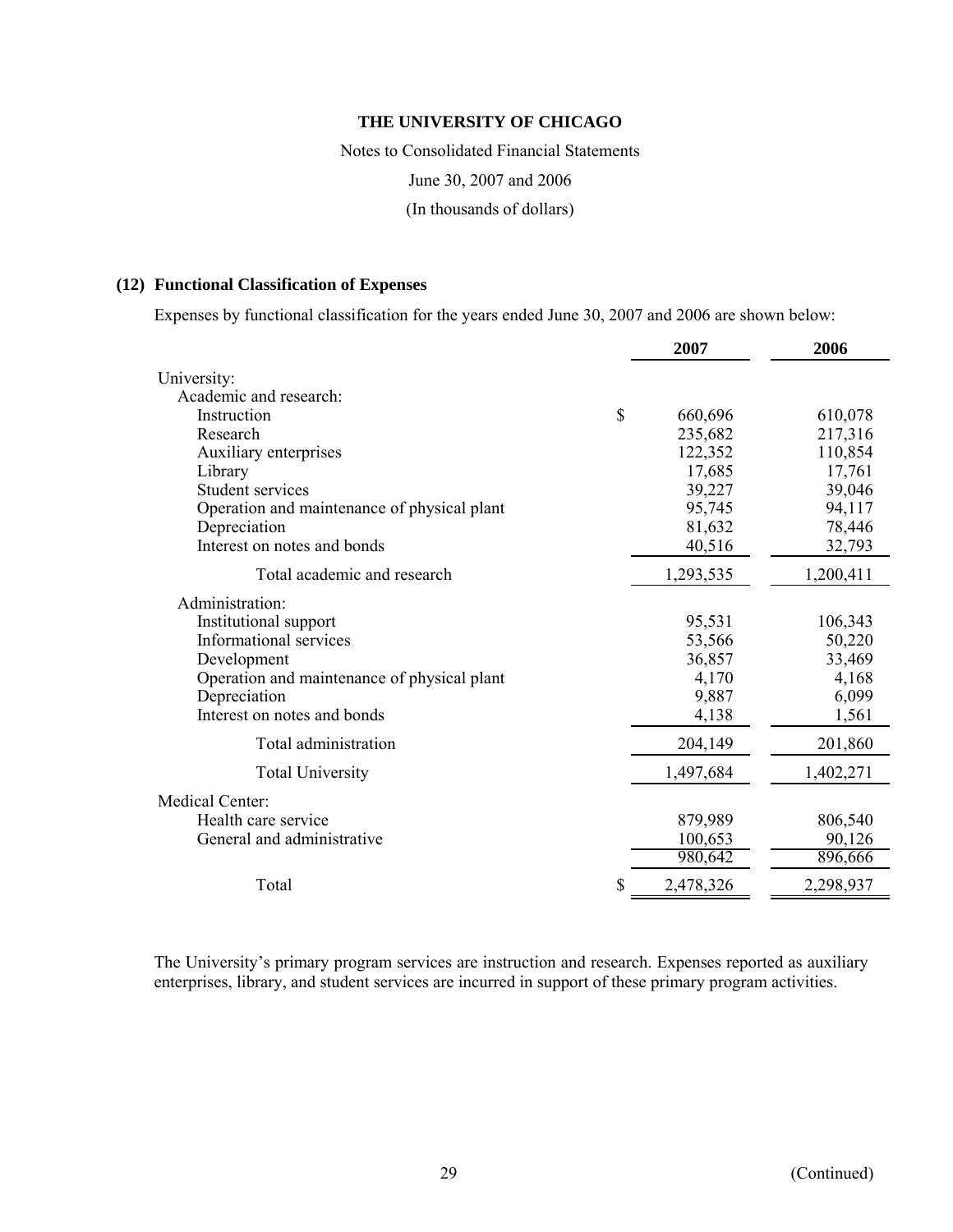Notes to Consolidated Financial Statements June 30, 2007 and 2006 (In thousands of dollars)

#### **(13) Affiliated Organizations**

The University has an ongoing relationship with the National Opinion Research Center (NORC), a not-for-profit organization that conducts research in the public interest primarily for various federal agencies. The majority of NORC's board of trustees are faculty members or officers of the University. Program related revenue for the years ended December 31, 2006 and 2005 was \$96,890 and \$97,375, respectively. Unrestricted net assets at December 31, 2006 and 2005 were \$15,979 and \$13,079,75

 respectively. In addition, the University has guaranteed \$1,078 of NORC's debt. Consolidation of this not-for-profit organization is not required because the University does not have both control and an economic interest.

The University, through its affiliate UChicago Argonne, LLC, operates Argonne National Laboratory (ANL) under a contract with the U.S. Department of Energy (DOE). This contract provides for the payment of a fixed management allowance and an additional fee based on performance judged against established measures. The University is the sole member of UChicago Argonne, LLC; however, the performance fee is shared with two subcontractors that assist UChicago Argonne, LLC with the management and operation of ANL.

Beginning in fiscal 2007, the University, as a member of Fermi Research Alliance, LLC (FRA), also operates Fermi National Accelerator Laboratory (Fermilab) on behalf of DOE. The Fermilab contract between DOE and FRA provides for the payment of a fixed management allowance and an additional performance fee. The University shares the performance fee with Universities Research Association, the other member of FRA, and with a subcontractor that assists FRA with the management and operation of Fermilab.

The expenditures under the respective contracts and the related reimbursements of \$490,327 for ANL and \$167,543 for Fermilab in fiscal 2007, and \$482,220 for ANL in fiscal 2006, are not included in the consolidated statements of activities. Net assets relating to ANL and to Fermilab are owned by the United States government and, therefore, are not included in the consolidated balance sheets.

## **(14) Contingencies**

Various lawsuits, claims, and other contingent liabilities arise in the ordinary course of the University's education, research, and health care activities. In the opinion of management, all such matters have been adequately provided for, are without merit, or are of such kind that if disposed of unfavorably, would not have a material adverse effect on the consolidated financial position of the University.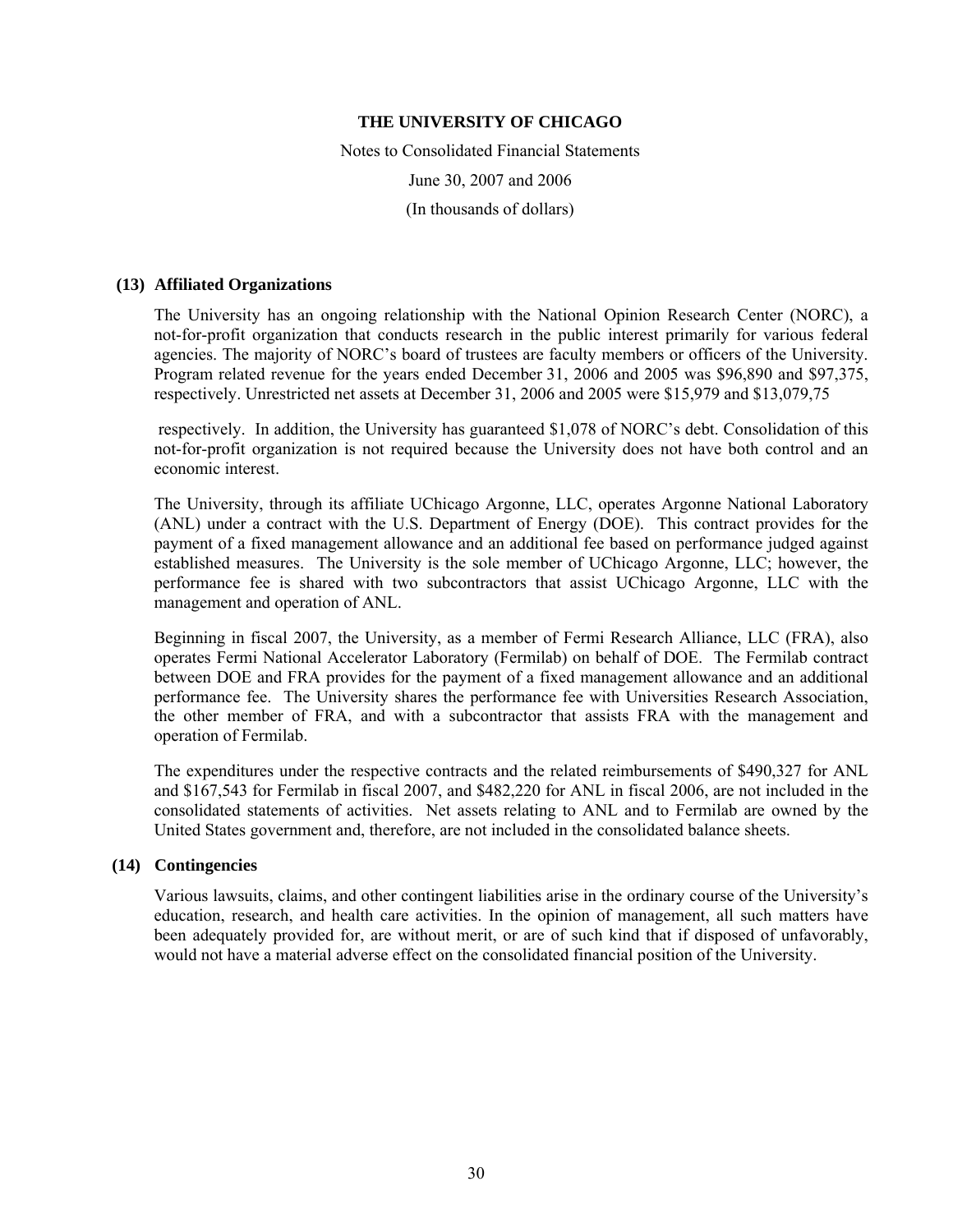# **Schedule 1**

# **THE UNIVERSITY OF CHICAGO**

Balance Sheet Information – University

June 30, 2007 and 2006

(In thousands of dollars)

| <b>Assets</b>                                                                                                                                                                                                                                                                                                                                                                              | 2007                                                                                                       | 2006                                                                                                      |
|--------------------------------------------------------------------------------------------------------------------------------------------------------------------------------------------------------------------------------------------------------------------------------------------------------------------------------------------------------------------------------------------|------------------------------------------------------------------------------------------------------------|-----------------------------------------------------------------------------------------------------------|
| \$<br>Cash and cash equivalents<br>Notes and accounts receivable<br>Collateral held for securities loaned<br>Prepaid expenses and other assets<br>Pledges receivable<br>Investments<br>Land, buildings, equipment, and books                                                                                                                                                               | 230,527<br>494,429<br>34,260<br>192,927<br>6,524,430<br>1,465,161                                          | 209,725<br>539,719<br>27,190<br>184,549<br>5,264,022<br>1,300,562                                         |
| Total assets<br>S                                                                                                                                                                                                                                                                                                                                                                          | 8,941,734                                                                                                  | 7,525,767                                                                                                 |
| <b>Liabilities and Net Assets</b>                                                                                                                                                                                                                                                                                                                                                          |                                                                                                            |                                                                                                           |
| Liabilities:<br>\$<br>Accounts payable and accrued expenses<br>Deferred revenue<br>Payable under securities loan agreements<br>Assets held in custody for others<br>Self-insurance liability<br>Pension other postretirement<br>benefit obligations<br>Asset retirement obligation<br>Notes and bonds payable<br>Refundable U.S. Government student loan funds<br><b>Total liabilities</b> | 227,793<br>81,358<br>494,429<br>35,626<br>188,359<br>176,947<br>58,805<br>1,385,846<br>37,300<br>2,686,463 | 174,604<br>76,703<br>539,719<br>31,199<br>170,600<br>32,516<br>69,200<br>1,103,978<br>37,064<br>2,235,583 |
| Net assets:<br>Unrestricted<br>Temporarily restricted<br>Permanently restricted<br>Total net assets                                                                                                                                                                                                                                                                                        | 4,828,283<br>377,461<br>1,049,527<br>6,255,271                                                             | 4,004,574<br>351,993<br>933,617<br>5,290,184                                                              |
| Total liabilities and net assets                                                                                                                                                                                                                                                                                                                                                           | 8,941,734                                                                                                  | 7,525,767                                                                                                 |

See accompanying independent auditors' report.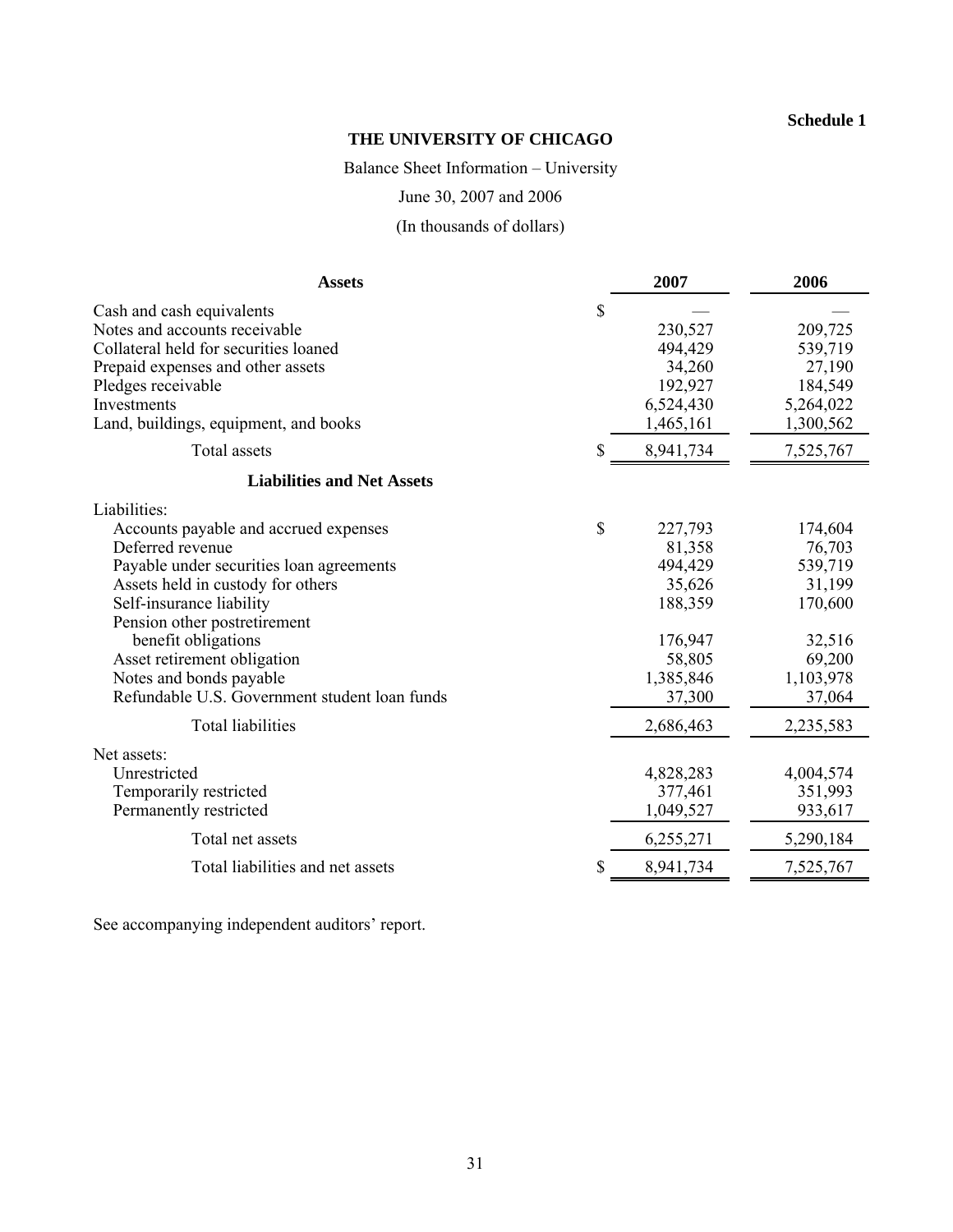# **Schedule 2**

# **THE UNIVERSITY OF CHICAGO**

# Statements of Activities Information – University

# Years ended June 30, 2007 and 2006

(In thousands of dollars)

|                                       | 2007          | 2006      |
|---------------------------------------|---------------|-----------|
| Changes in unrestricted net assets:   |               |           |
| Operating:                            |               |           |
| Revenue:                              |               |           |
| Tuition and fees $-$ gross<br>Less:   | \$<br>479,612 | 445,960   |
| Undergraduate student aid             | (56,905)      | (51, 847) |
| Graduate student aid                  | (142, 935)    | (134,808) |
| Tuition and fees – net                | 279,772       | 259,305   |
| Government grants and contracts       | 327,415       | 317,773   |
| Private gifts, grants, and contracts  | 118,866       | 105,807   |
| Endowment payout                      | 193,731       | 176,648   |
| Earnings on other investments         | 10,615        | 7,044     |
| Patient care                          | 185,476       | 175,569   |
| Auxiliaries                           | 185,394       | 168,770   |
| Other income                          | 127,719       | 122,521   |
| Net assets released from restrictions | 102,916       | 44,923    |
| Total operating revenue               | 1,531,904     | 1,378,360 |
| Expenses:                             |               |           |
| Compensation:                         |               |           |
| Academic salaries                     | 370,606       | 344,814   |
| <b>Staff salaries</b>                 | 356,157       | 333,506   |
| <b>Benefits</b>                       | 194,417       | 191,919   |
| Total compensation                    | 921,180       | 870,239   |
| Other operating expenses:             |               |           |
| Utilities, alterations, and repairs   | 45,156        | 43,113    |
| Depreciation                          | 91,518        | 84,545    |
| Interest                              | 44,654        | 34,354    |
| Supplies, services, and other         | 363,343       | 334,665   |
| Insurance                             | 31,833        | 35,355    |
| Total other operating expenses        | 576,504       | 532,032   |
| Total operating expenses              | 1,497,684     | 1,402,271 |
| Excess (deficiency) of operating      |               |           |
| revenue over expenses                 | 34,220        | (23, 911) |